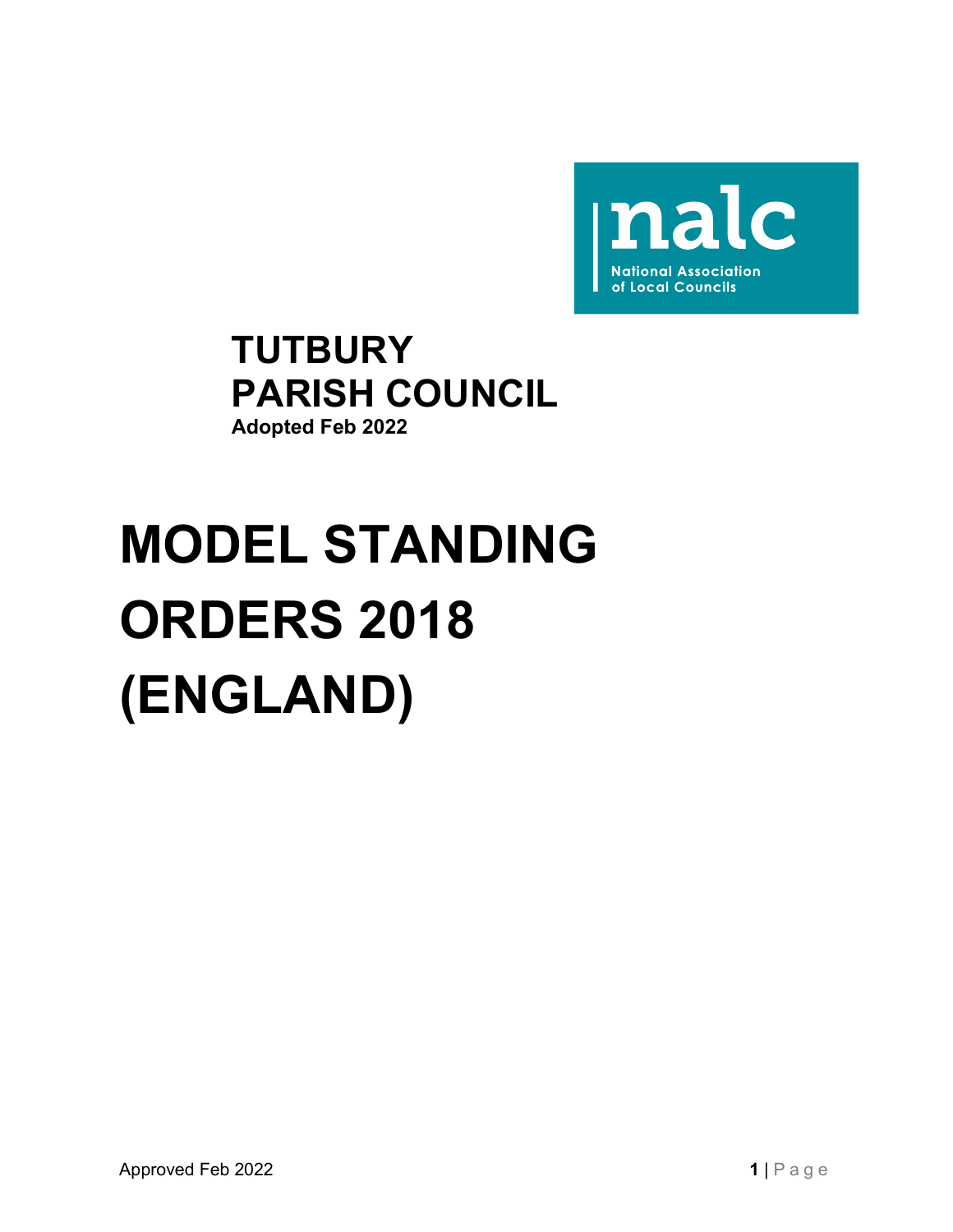National Association of Local Councils (NALC) 109 Great Russell Street London WC1B 3LD

020 7637 1865 | nalc@nalc.gov.uk | www.nalc.gov.uk

© NALC 2018. All rights are reserved. No part of this publication may be reproduced or used for commercial purposes without the written permission of NALC save that councils in membership of NALC have permission to edit and use the model standing orders in this publication for their governance purposes.

Permission is given to use NALC's logo in the presented format only.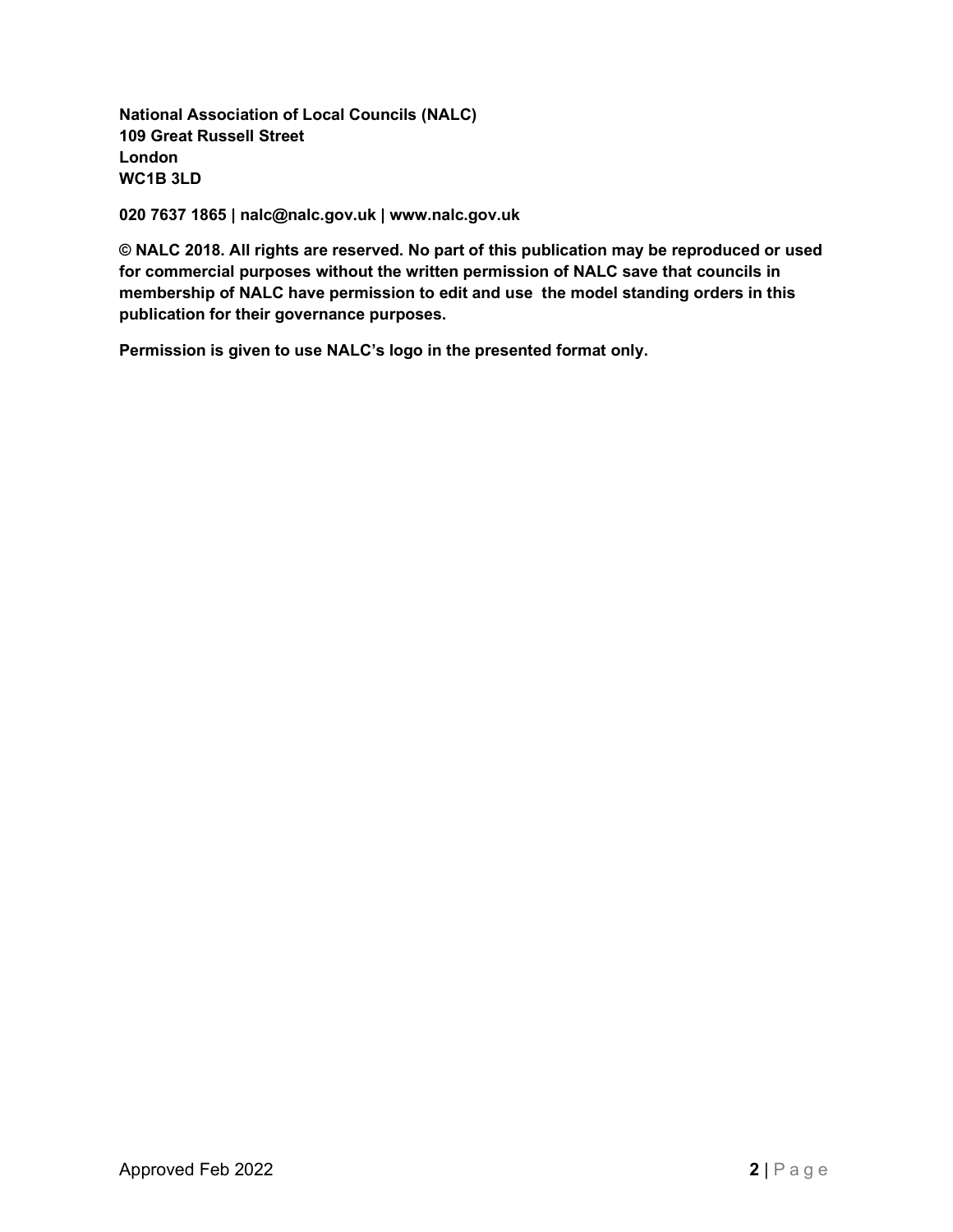| 6. EXTRAORDINARY MEETINGS OF THE COUNCIL, COMMITTEES AND SUB-           |        |
|-------------------------------------------------------------------------|--------|
|                                                                         |        |
|                                                                         |        |
|                                                                         |        |
|                                                                         |        |
|                                                                         |        |
|                                                                         |        |
|                                                                         |        |
|                                                                         |        |
| 9. MOTIONS FOR A MEETING THAT REQUIRE WRITTEN NOTICE TO BE GIVEN TO     |        |
| 10. MOTIONS AT A MEETING THAT DO NOT REQUIRE WRITTEN NOTICE  14         |        |
|                                                                         |        |
|                                                                         |        |
|                                                                         |        |
|                                                                         |        |
|                                                                         |        |
|                                                                         |        |
|                                                                         |        |
|                                                                         |        |
|                                                                         |        |
|                                                                         |        |
| 21. RESPONSIBILITIES UNDER DATA PROTECTION LEGISLATION24                |        |
|                                                                         |        |
|                                                                         |        |
| 24. COMMUNICATING WITH DISTRICT AND COUNTY OR UNITARY COUNCILLORS<br>25 |        |
|                                                                         |        |
|                                                                         |        |
|                                                                         |        |
| Approved Feb 2022                                                       | 3 Page |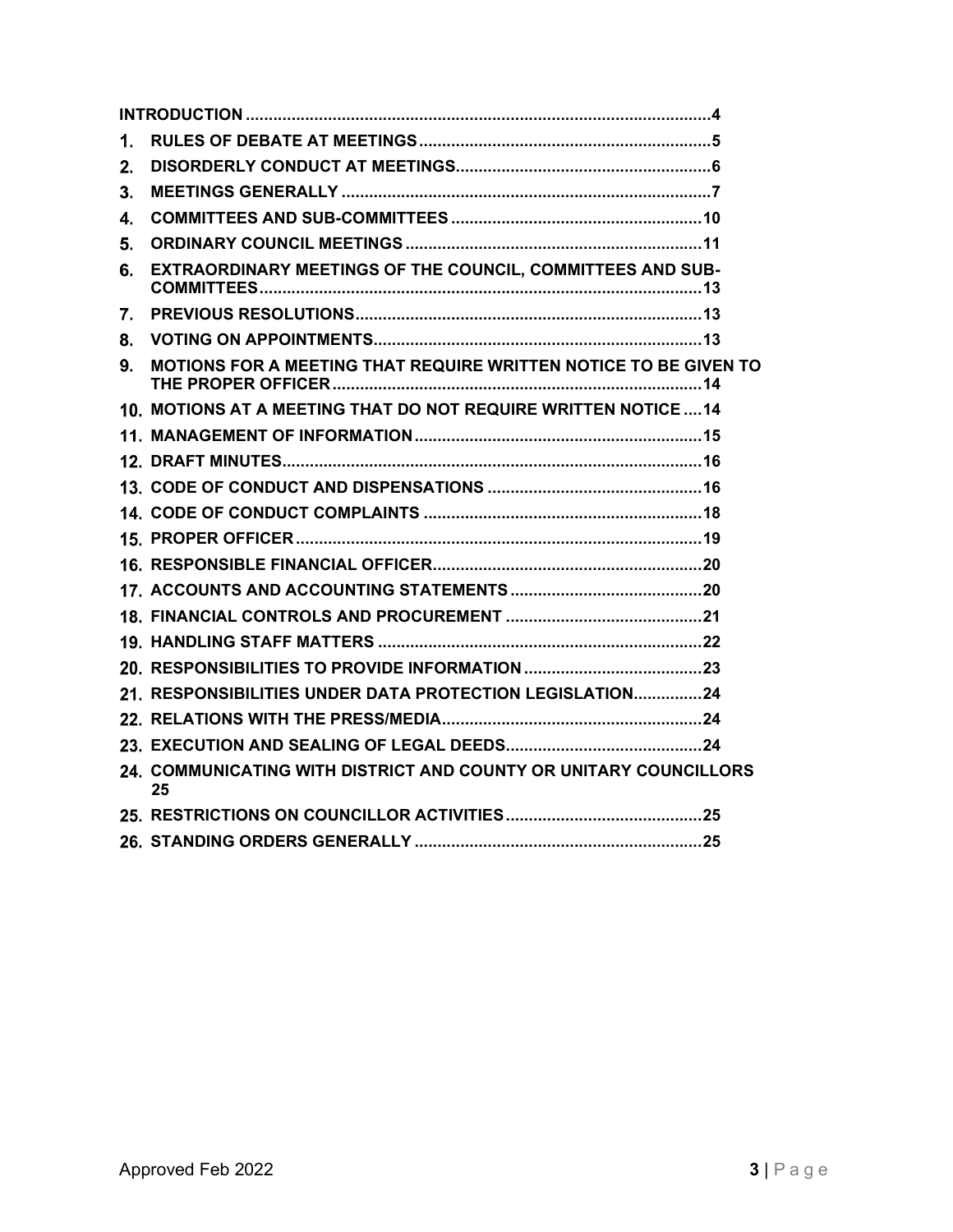# INTRODUCTION

These model standing orders update the National Association of Local Council (NALC) model standing orders contained in "Local Councils Explained" by Meera Tharmarajah (© 2013 NALC). This publication contains new model standing orders which reference new legislation introduced after 2013 when the last model standing orders were published.

## HOW TO USE MODEL STANDING ORDERS

Standing orders are the written rules of a local council. Standing orders are essential to regulate the proceedings of a meeting. A council may also use standing orders to confirm or refer to various internal organisational and administrative arrangements. The standing orders of a council are not the same as the policies of a council but standing orders may refer to them.

Local councils operate within a wide statutory framework. NALC model standing orders incorporate and reference many statutory requirements to which councils are subject. It is not possible for the model standing orders to contain or reference all the statutory or legal requirements which apply to local councils. For example, it is not practical for model standing orders to document all obligations under data protection legislation. The statutory requirements to which a council is subject apply whether or not they are incorporated in a council's standing orders.

The model standing orders do not include model financial regulations. Financial regulations are standing orders to regulate and control the financial affairs and accounting procedures of a local council. The financial regulations, as opposed to the standing orders of a council, include most of the requirements relevant to the council's Responsible Financial Officer. Model financial regulations are available to councils in membership of NALC.

# DRAFTING NOTES

Model standing orders that are in bold type contain legal and statutory requirements. It is recommended that councils adopt them without changing them or their meaning. Model standing orders not in bold are designed to help councils operate effectively but they do not contain statutory requirements so they may be adopted as drafted or amended to suit a council's needs. It is NALC's view that all model standing orders will generally be suitable for councils.

For convenience, the word "councillor" is used in model standing orders and, unless the context suggests otherwise, includes a non-councillor with or without voting rights.

A model standing order that includes brackets like this '( )' requires information to be inserted by a council. A model standing order that includes brackets like this '[ ]' and the term 'OR' provides alternative options for a council to choose from when determining standing orders.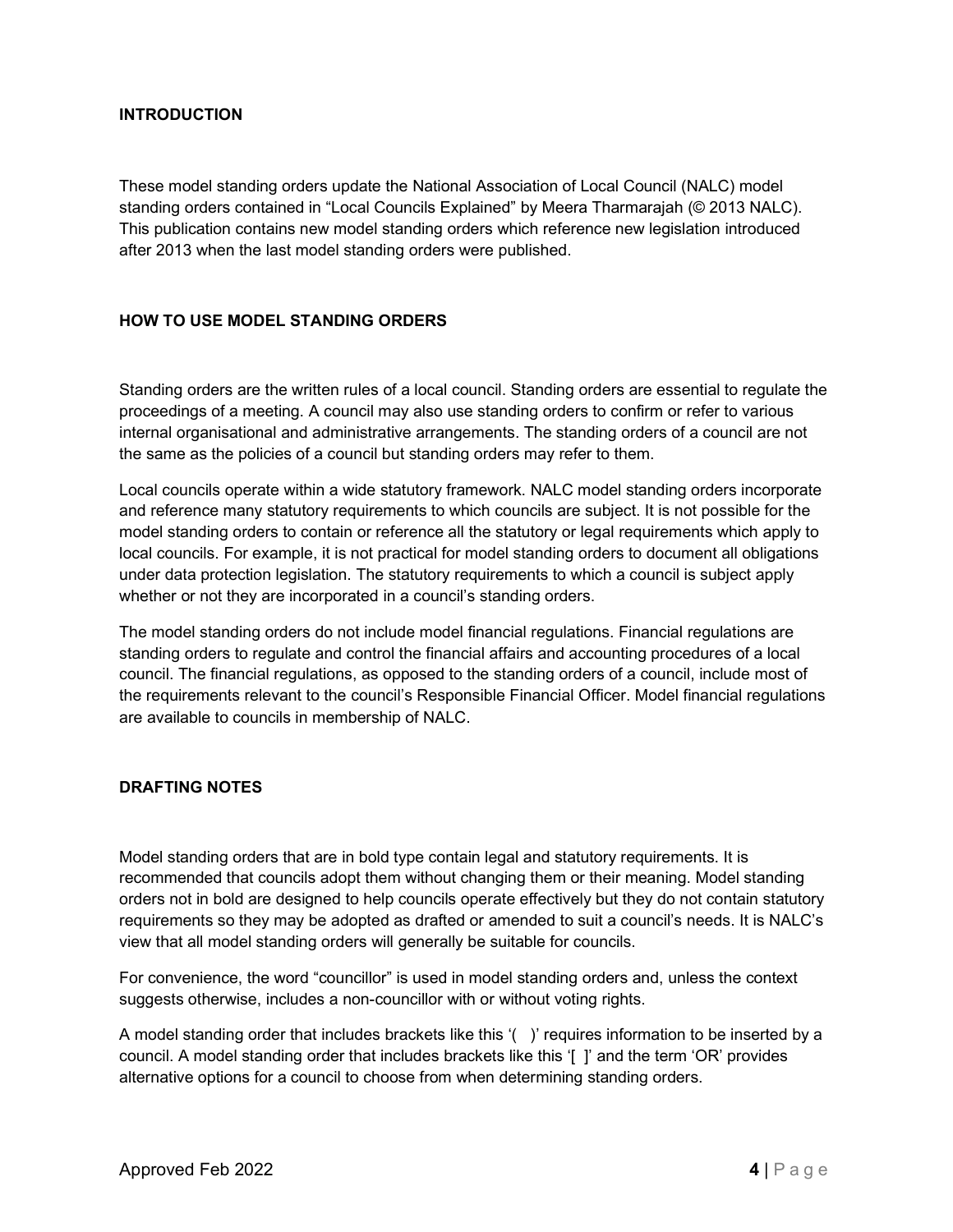#### $\mathbf{1}$ . RULES OF DEBATE AT MEETINGS

- a Motions on the agenda shall be considered in the order that they appear unless the order is changed at the discretion of the chairman of the meeting.
- b A motion (including an amendment) shall not be progressed unless it has been moved and seconded.
- c A motion on the agenda that is not moved by its proposer may be treated by the chairman of the meeting as withdrawn.
- d If a motion (including an amendment) has been seconded, it may be withdrawn by the proposer only with the consent of the seconder and the meeting.
- e An amendment is a proposal to remove or add words to a motion. It shall not negate the motion.
- f If an amendment to the original motion is carried, the original motion (as amended) becomes the substantive motion upon which further amendment(s) may be moved.
- g An amendment shall not be considered unless early verbal notice of it is given at the meeting and, if requested by the chairman of the meeting, is expressed in writing to the chairman.
- h A councillor may move an amendment to his own motion if agreed by the meeting. If a motion has already been seconded, the amendment shall be with the consent of the seconder and the meeting.
- i If there is more than one amendment to an original or substantive motion, the amendments shall be moved in the order directed by the chairman of the meeting.
- j Subject to standing order 1(k), only one amendment shall be moved and debated at a time, the order of which shall be directed by the chairman of the meeting.
- k One or more amendments may be discussed together if the chairman of the meeting considers this expedient but each amendment shall be voted upon separately.
- l A councillor may not move more than one amendment to an original or substantive motion.
- m The mover of an amendment has no right of reply at the end of debate on it.
- Armow are also entroduced together if the chairman of the meeting<br>
considers this expedient but each amendment shall be voted upon separately.<br>
A councillor may not move more than one amendment to an original or substanti n Where a series of amendments to an original motion are carried, the mover of the original motion shall have a right of reply either at the end of debate on the first amendment or at the very end of debate on the final substantive motion immediately before it is put to the vote.
- o Unless permitted by the chairman of the meeting, a councillor may speak once in the debate on a motion except:
	- i. to speak on an amendment moved by another councillor;
	- ii. to move or speak on another amendment if the motion has been amended since he last spoke;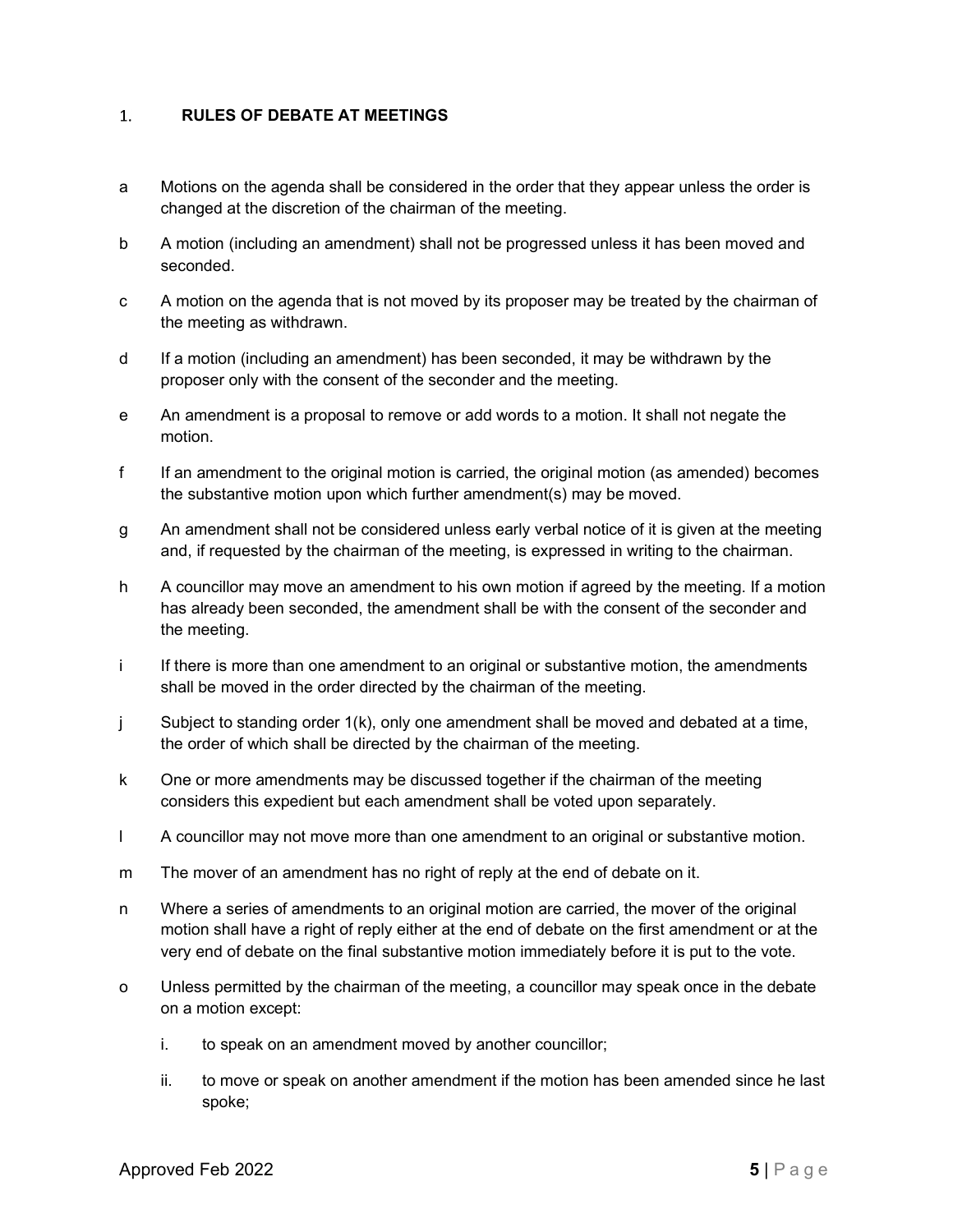- iii. to make a point of order;
- iv. to give a personal explanation; or
- v. to exercise a right of reply.
- p During the debate on a motion, a councillor may interrupt only on a point of order or a personal explanation and the councillor who was interrupted shall stop speaking. A councillor raising a point of order shall identify the standing order which he considers has been breached or specify the other irregularity in the proceedings of the meeting he is concerned by.
- q A point of order shall be decided by the chairman of the meeting and his decision shall be final.
- r When a motion is under debate, no other motion shall be moved except:
	- i. to amend the motion;
	- ii. to proceed to the next business;
	- iii. to adjourn the debate;
	- iv. to put the motion to a vote;
	- v. to ask a person to be no longer heard or to leave the meeting;
	- vi. to refer a motion to a committee or sub-committee for consideration;
	- vii. to exclude the public and press;
	- viii. to adjourn the meeting; or
	- ix. to suspend particular standing order(s) excepting those which reflect mandatory statutory or legal requirements.
- s Before an original or substantive motion is put to the vote, the chairman of the meeting shall be satisfied that the motion has been sufficiently debated and that the mover of the motion under debate has exercised or waived his right of reply.
- t Excluding motions moved under standing order  $1(r)$ , the contributions or speeches by a councillor shall relate only to the motion under discussion and shall not exceed  $(5)$  minutes without the consent of the chairman of the meeting.

# DISORDERLY CONDUCT AT MEETINGS

- a No person shall obstruct the transaction of business at a meeting or behave offensively or improperly. If this standing order is ignored, the chairman of the meeting shall request such person(s) to moderate or improve their conduct.
- be satisfied that the modion has been sufficiently debated and that the mover of the motion<br>the satisfied that the modion has been sufficiently debated and that the mover of the motion<br>under debate has exercised or waived b If person(s) disregard the request of the chairman of the meeting to moderate or improve their conduct, any councillor or the chairman of the meeting may move that the person be no longer heard or be excluded from the meeting. The motion, if seconded, shall be put to the vote without discussion.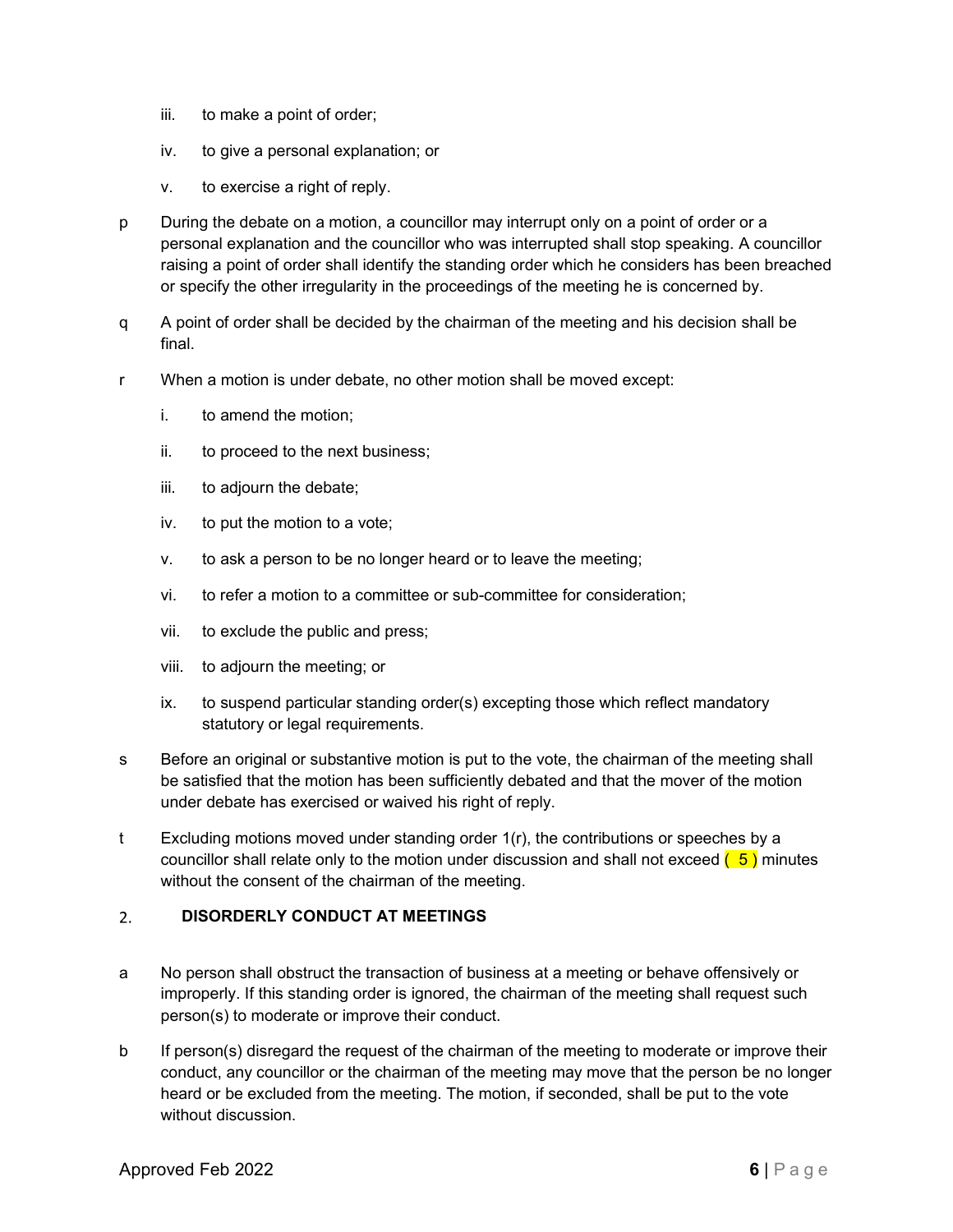c If a resolution made under standing order 2(b) is ignored, the chairman of the meeting may take further reasonable steps to restore order or to progress the meeting. This may include temporarily suspending or closing the meeting.

#### 3. MEETINGS GENERALLY

Full Council meetings Committee meetings Sub-committee meetings **•** 

- a Meetings shall not take place in premises which at the time of the meeting are used for the supply of alcohol, unless no other premises are available free of charge or at a reasonable cost.
- **The minimum three clear days for notice of a meeting does not include** the day on which notice was issued, the day of the meeting, a Sunday, a day of the Christmas break, a day of the Easter break or of a bank holiday or a day appointed for public thanksgiving or mourning.
- $\degree$  The minimum three clear days' public notice for a meeting does not include the day on which the notice was issued or the day of the meeting unless the meeting is convened at shorter notice OR [The minimum three clear days' public notice of a meeting does not include the day on which the notice was issued or the day of the meeting].
- d Meetings shall be open to the public unless their presence is prejudicial ● to the public interest by reason of the confidential nature of the business to be transacted or for other special reasons. The public's exclusion from part or all of a meeting shall be by a resolution which shall give reasons for the public's exclusion.
	- part or an or a meeting small be by a resolution writer shall give reasons<br>for the public's exclusion.<br>
	Members of the public may make representations, answer questions and give<br>
	evidence at a meeting which they are entit e Members of the public may make representations, answer questions and give evidence at a meeting which they are entitled to attend in respect of the business on the agenda.
	- f The period of time designated for public participation at a meeting in accordance with standing order  $3(e)$  shall not exceed  $(15)$  minutes unless directed by the chairman of the meeting.
	- g Subject to standing order 3(f), a member of the public shall not speak for more than  $(3)$  minutes.
	- h In accordance with standing order 3(e), a question shall not require a response at the meeting nor start a debate on the question. The chairman of the meeting may direct that a written or oral response be given.
	- i A person shall raise his hand when requesting to speak and stand when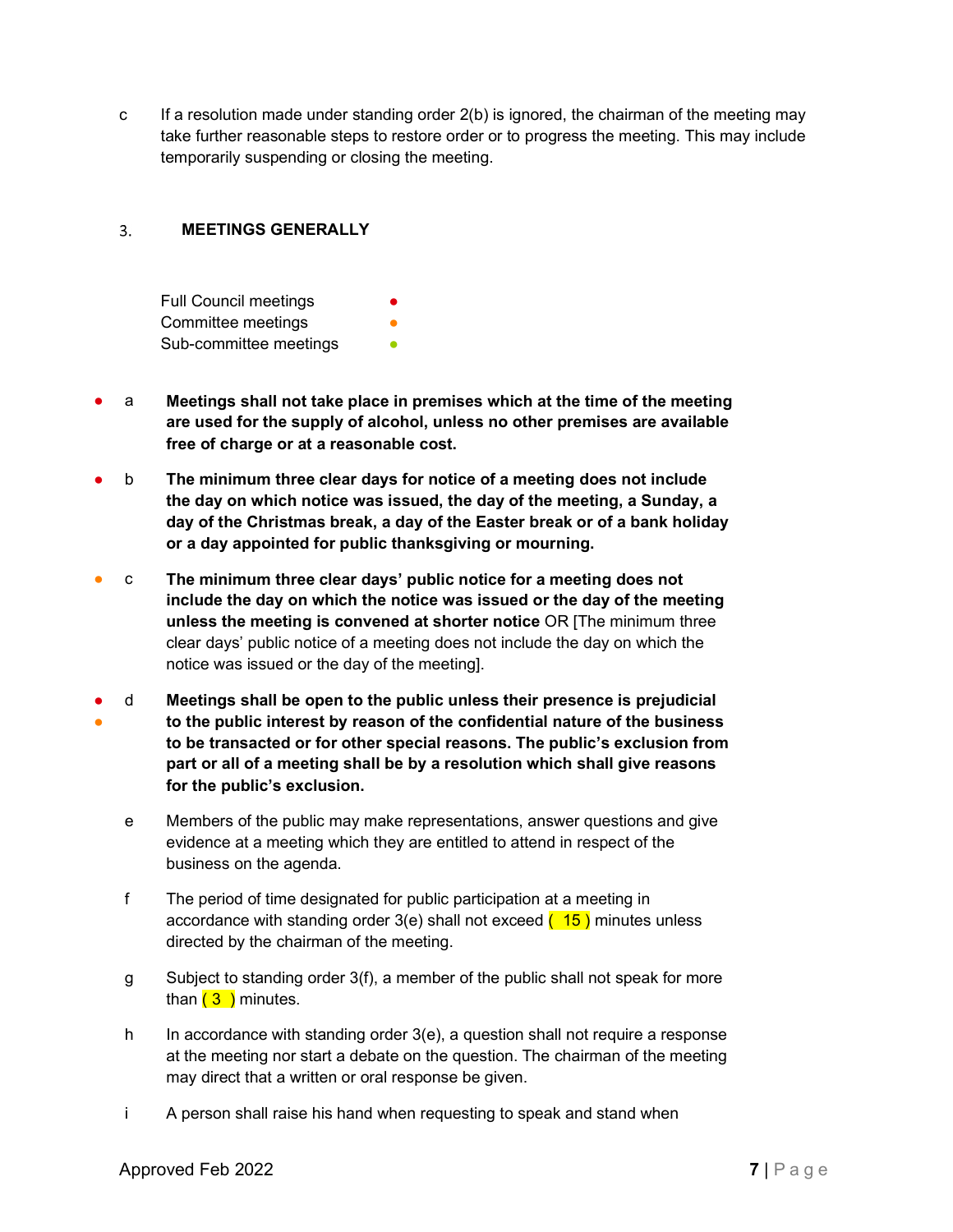speaking (except when a person has a disability or is likely to suffer discomfort)]. The chairman of the meeting may at any time permit a person to be seated when speaking.

- j A person who speaks at a meeting shall direct his comments to the chairman of the meeting.
- k Only one person is permitted to speak at a time. If more than one person wants to speak, the chairman of the meeting shall direct the order of speaking.
- ● l Subject to standing order 3(m), a person who attends a meeting is permitted to report on the meeting whilst the meeting is open to the public. To "report" means to film, photograph, make an audio recording of meeting proceedings, use any other means for enabling persons not present to see or hear the meeting as it takes place or later or to report or to provide oral or written commentary about the meeting so that the report or commentary is available as the meeting takes place or later to persons not present.
- ● m A person present at a meeting may not provide an oral report or oral commentary about a meeting as it takes place without permission.
- ● n The press shall be provided with reasonable facilities for the taking of their report of all or part of a meeting at which they are entitled to be present.
- o Subject to standing orders which indicate otherwise, anything authorised or required to be done by, to or before the Chairman of the Council may in his absence be done by, to or before the Vice-Chairman of the Council (if there is one).
- p The Chairman of the Council, if present, shall preside at a meeting. If the Chairman is absent from a meeting, the Vice-Chairman of the Council (if there is one) if present, shall preside. If both the Chairman and the Vice-Chairman are absent from a meeting, a councillor as chosen by the councillors present at the meeting shall preside at the meeting.
- ● ● q Subject to a meeting being quorate, all questions at a meeting shall be decided by a majority of the councillors and non-councillors with voting rights present and voting.
- ● **。** r The chairman of a meeting may give an original vote on any matter put to the vote, and in the case of an equality of votes may exercise his casting vote whether or not he gave an original vote.

See standing orders 5(h) and (i) for the different rules that apply in the election of the Chairman of the Council at the annual meeting of the Council.

s Unless standing orders provide otherwise, voting on a question shall be by a show of hands. At the request of a councillor, the voting on any question shall be recorded so as to show whether each councillor present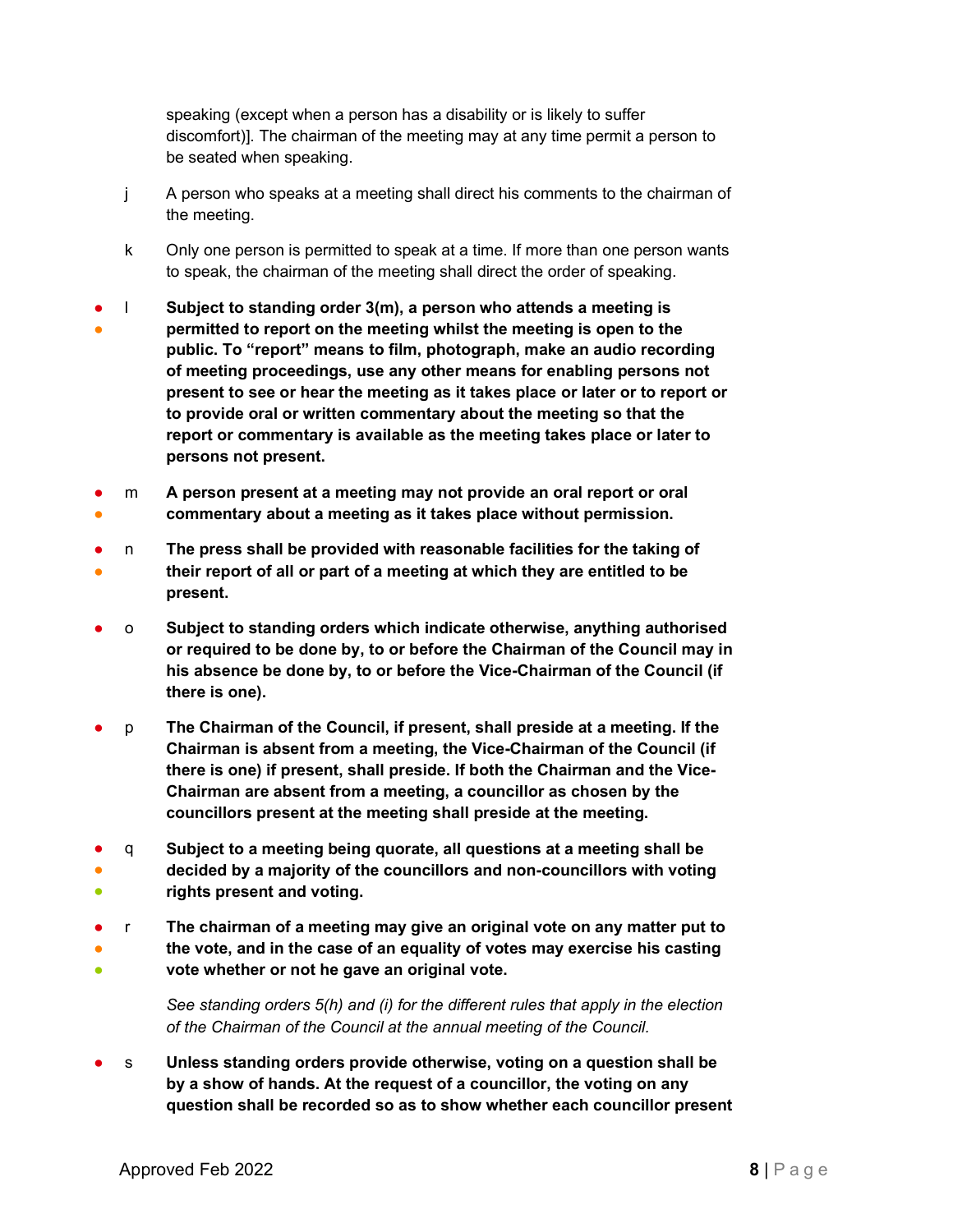and voting gave his vote for or against that question. Such a request shall be made before moving on to the next item of business on the agenda.

- t The minutes of a meeting shall include an accurate record of the following:
	- i. the time and place of the meeting;
	- ii. the names of councillors who are present and the names of councillors who are absent;
	- iii. interests that have been declared by councillors and non-councillors with voting rights;
	- iv. the grant of dispensations (if any) to councillors and non-councillors with voting rights;
	- v. whether a councillor or non-councillor with voting rights left the meeting when matters that they held interests in were being considered;
	- vi. if there was a public participation session; and
	- vii. the resolutions made.
- ● ● u A councillor or a non-councillor with voting rights who has a disclosable pecuniary interest or another interest as set out in the Council's code of conduct in a matter being considered at a meeting is subject to statutory limitations or restrictions under the code on his right to participate and vote on that matter.
- $v$  No business may be transacted at a meeting unless at least one-third of the whole number of members of the Council are present and in no case shall the quorum of a meeting be less than three.

See standing order 4d(viii) for the quorum of a committee or sub-committee meeting.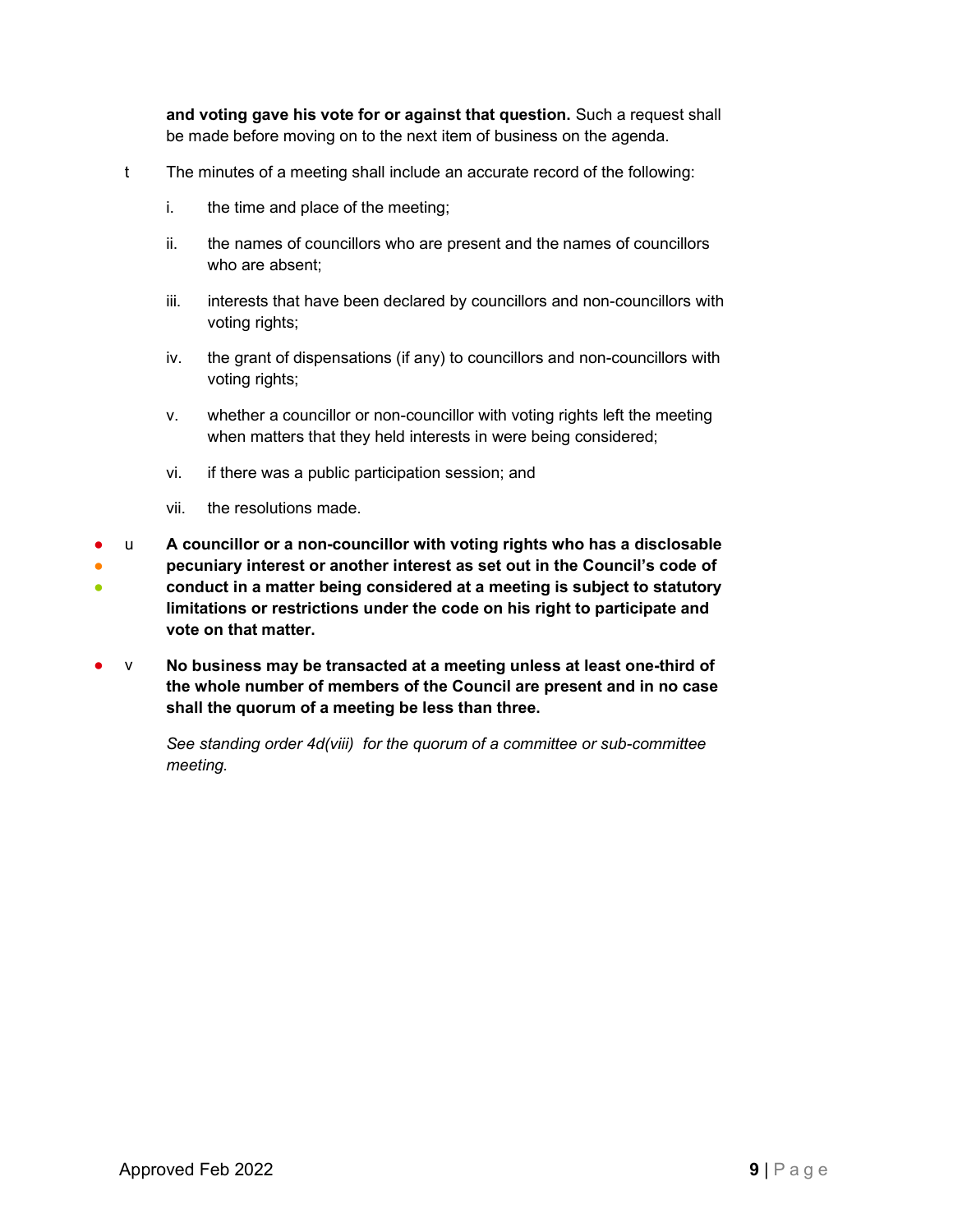- w If a meetin-g is or becomes inquorate no business shall be transacted and
- the meeting shall be closed. The business on the agenda for the meeting shall
- Be adjourned to another meeting.
	- (a) A meeting shall not exceed a period of  $(2)$  hours. To adjourn the meeting at 9.30pm and any remaining items are automatically moved to the next meeting. Unless the majority of councillors vote to extend the meeting.
	- x

#### COMMITTEES AND SUB-COMMITTEES 4.

- a Unless the Council determines otherwise, a committee may appoint a sub-committee whose terms of reference and members shall be determined by the committee.
- b The members of a committee may include non-councillors unless it is a committee which regulates and controls the finances of the Council.
- c Unless the Council determines otherwise, all the members of an advisory committee and a sub-committee of the advisory committee may be non-councillors.
- d The Council may appoint standing committees or other committees as may be necessary, and:
	- i. shall determine their terms of reference;
	- ii. shall determine the number and time of the ordinary meetings of a standing committee up until the date of the next annual meeting of the Council;
	- iii. shall permit a committee, other than in respect of the ordinary meetings of a committee, to determine the number and time of its meetings;
	- iv. shall, subject to standing orders 4(b) and (c), appoint and determine the terms of office of members of such a committee;
- iv. shall, subject to standing orders 4(b) and (c), appoint and determine the terms of office<br>of members of such a committee;<br> $V$ , may, subject to standing orders 4(b) and (c), appoint and determine the terms of office<br>of v. may, subject to standing orders 4(b) and (c), appoint and determine the terms of office of the substitute members to a committee whose role is to replace the ordinary members at a meeting of a committee if the ordinary members of the committee confirm to the Proper Officer  $(7)$  days before the meeting that they are unable to attend;
	- vi. shall, after it has appointed the members of a standing committee, appoint the chairman of the standing committee;
	- vii. shall permit a committee other than a standing committee, to appoint its own chairman at the first meeting of the committee;
	- viii. shall determine the place, notice requirements and quorum for a meeting of a committee and a sub-committee which, in both cases, shall be no less than three;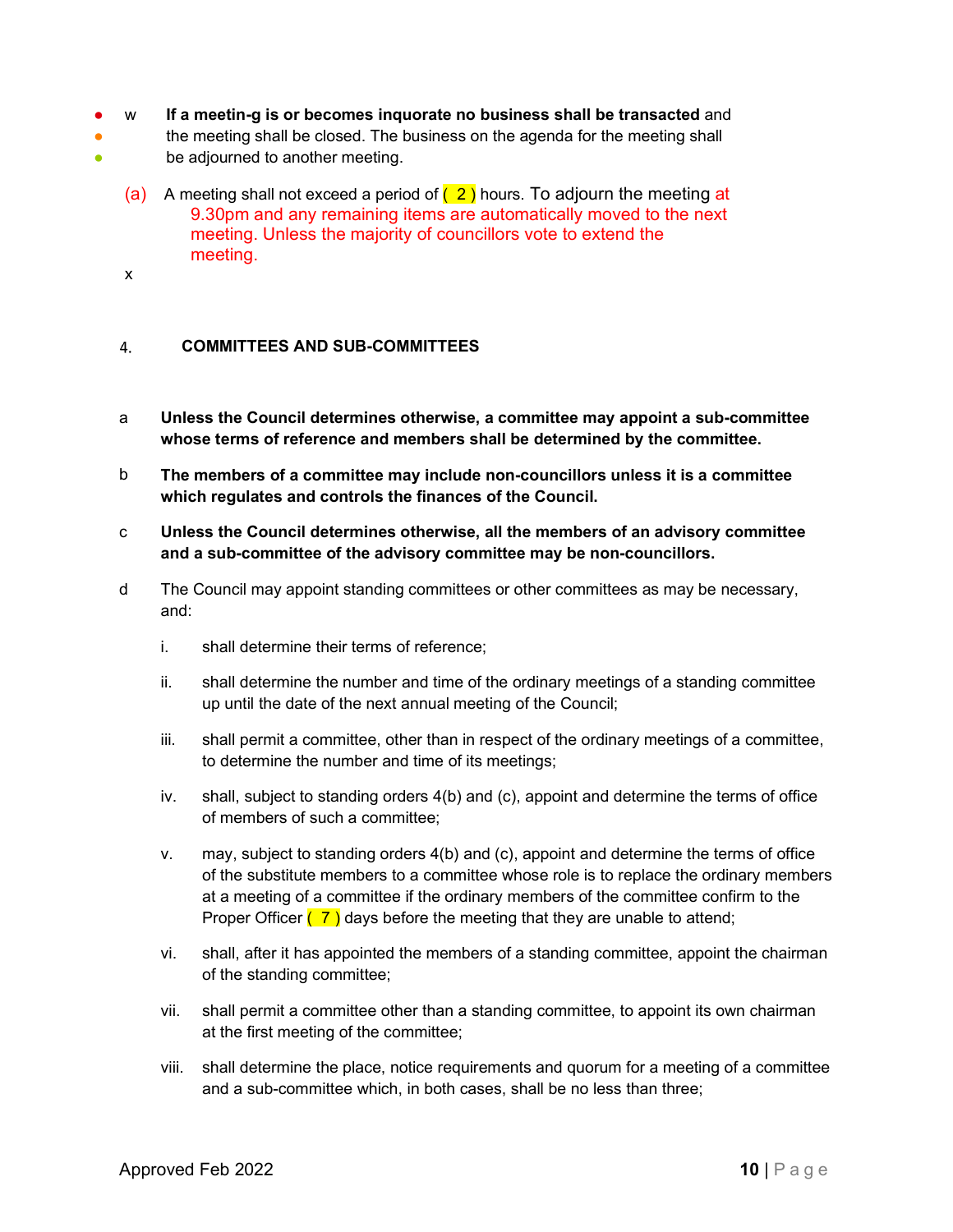- ix. shall determine if the public may participate at a meeting of a committee;
- x. shall determine if the public and press are permitted to attend the meetings of a subcommittee and also the advance public notice requirements, if any, required for the meetings of a sub-committee;
- xi. shall determine if the public may participate at a meeting of a sub-committee that they are permitted to attend; and
- xii. may dissolve a committee or a sub-committee.

#### ORDINARY COUNCIL MEETINGS 5.

- a In an election year, the annual meeting of the Council shall be held on or within 14 days following the day on which the councillors elected take office.
- b In a year which is not an election year, the annual meeting of the Council shall be held on such day in May as the Council decides.
- c If no other time is fixed, the annual meeting of the Council shall take place at 7.30pm.
- d In addition to the annual meeting of the Council, at least three other ordinary meetings shall be held in each year on such dates and times as the Council decides.
- e The first business conducted at the annual meeting of the Council shall be the election of the Chairman and Vice-Chairman (if there is one) of the Council.
- f The Chairman of the Council, unless he has resigned or becomes disqualified, shall continue in office and preside at the annual meeting until his successor is elected at the next annual meeting of the Council.
- g The Vice-Chairman of the Council, if there is one, unless he resigns or becomes disqualified, shall hold office until immediately after the election of the Chairman of the Council at the next annual meeting of the Council.
- h In an election year, if the current Chairman of the Council has not been re-elected as a member of the Council, he shall preside at the annual meeting until a successor Chairman of the Council has been elected. The current Chairman of the Council shall not have an original vote in respect of the election of the new Chairman of the Council but shall give a casting vote in the case of an equality of votes.
- The Vice-Chairman of the Council, if there is one, unless he resigns or becomes<br>
disqualified, shall hold office until immediately after the election of the Chairman of the<br>
Council at the next annual meeting of the Counc i In an election year, if the current Chairman of the Council has been re-elected as a member of the Council, he shall preside at the annual meeting until a new Chairman of the Council has been elected. He may exercise an original vote in respect of the election of the new Chairman of the Council and shall give a casting vote in the case of an equality of votes.
- j Following the election of the Chairman of the Council and Vice-Chairman (if there is one) of the Council at the annual meeting, the business shall include: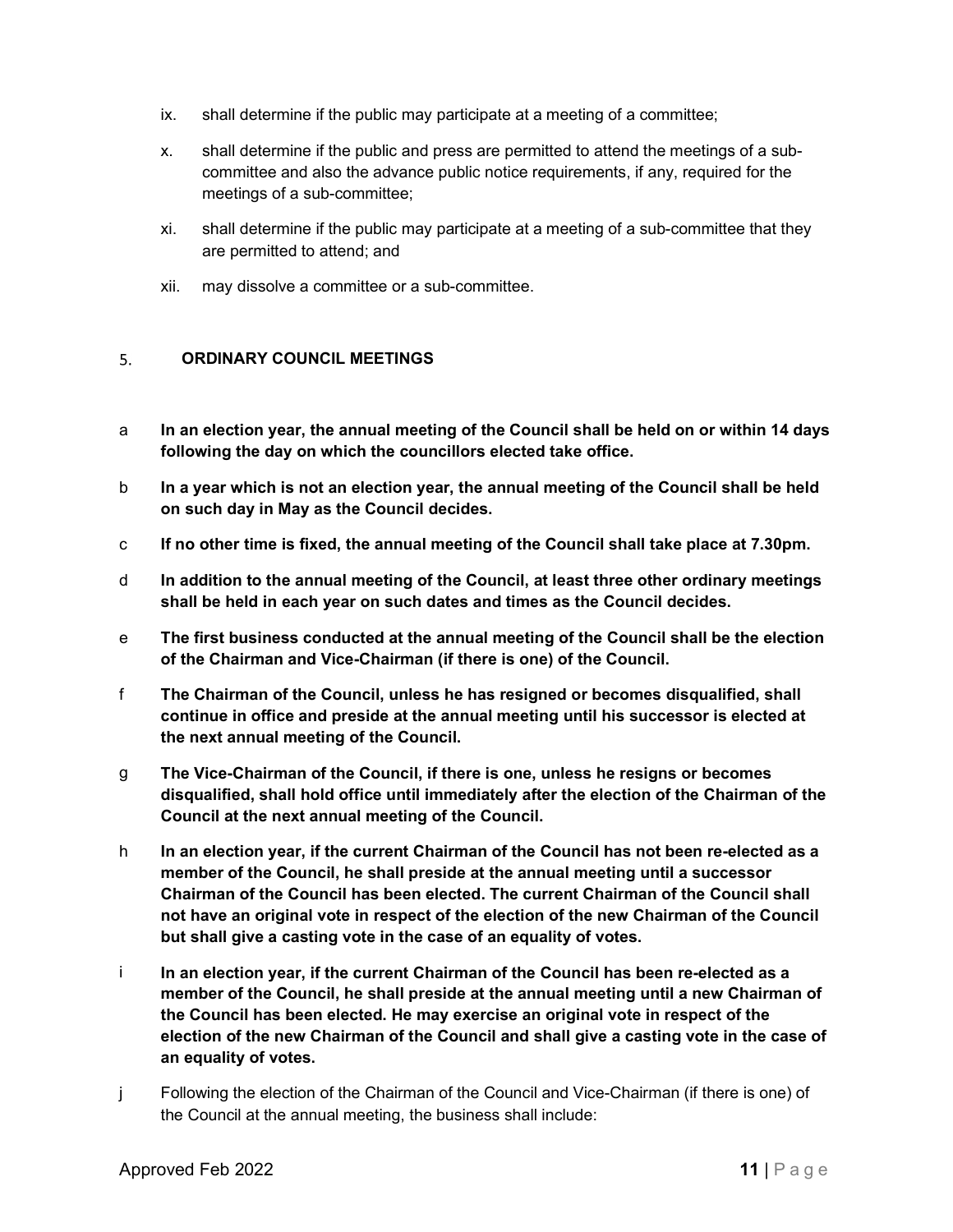- i. In an election year, delivery by the Chairman of the Council and councillors of their acceptance of office forms unless the Council resolves for this to be done at a later date. In a year which is not an election year, delivery by the Chairman of the Council of his acceptance of office form unless the Council resolves for this to be done at a later date;
- ii. Confirmation of the accuracy of the minutes of the last meeting of the Council;
- iii. Receipt of the minutes of the last meeting of a committee;
- iv. Consideration of the recommendations made by a committee;
- v. Review of delegation arrangements to committees, sub-committees, staff and other local authorities;
- vi. Review of the terms of reference for committees;
- vii. Appointment of members to existing committees;
- viii. Appointment of any new committees in accordance with standing order 4;
- ix. Review and adoption of appropriate standing orders and financial regulations;
- x. Review of arrangements (including legal agreements) with other local authorities, notfor-profit bodies and businesses.
- xi. Review of representation on or work with external bodies and arrangements for reporting back;
- xii. In an election year, to make arrangements with a view to the Council becoming eligible to exercise the general power of competence in the future;
- xiii. Review of inventory of land and other assets including buildings and office equipment;
- xiv. Confirmation of arrangements for insurance cover in respect of all insurable risks;
- xv. Review of the Council's and/or staff subscriptions to other bodies;
- xvi. Review of the Council's complaints procedure;
- xvii. Review of the Council's policies, procedures and practices in respect of its obligations under freedom of information and data protection legislation (see also standing orders 11, 20 and 21);
- xviii. Review of the Council's policy for dealing with the press/media;
- xix. Review of the Council's employment policies and procedures;
- xx. Review of the Council's expenditure incurred under s.137 of the Local Government Act 1972 or the general power of competence.
- xxi. Determining the time and place of ordinary meetings of the Council up to and including the next annual meeting of the Council.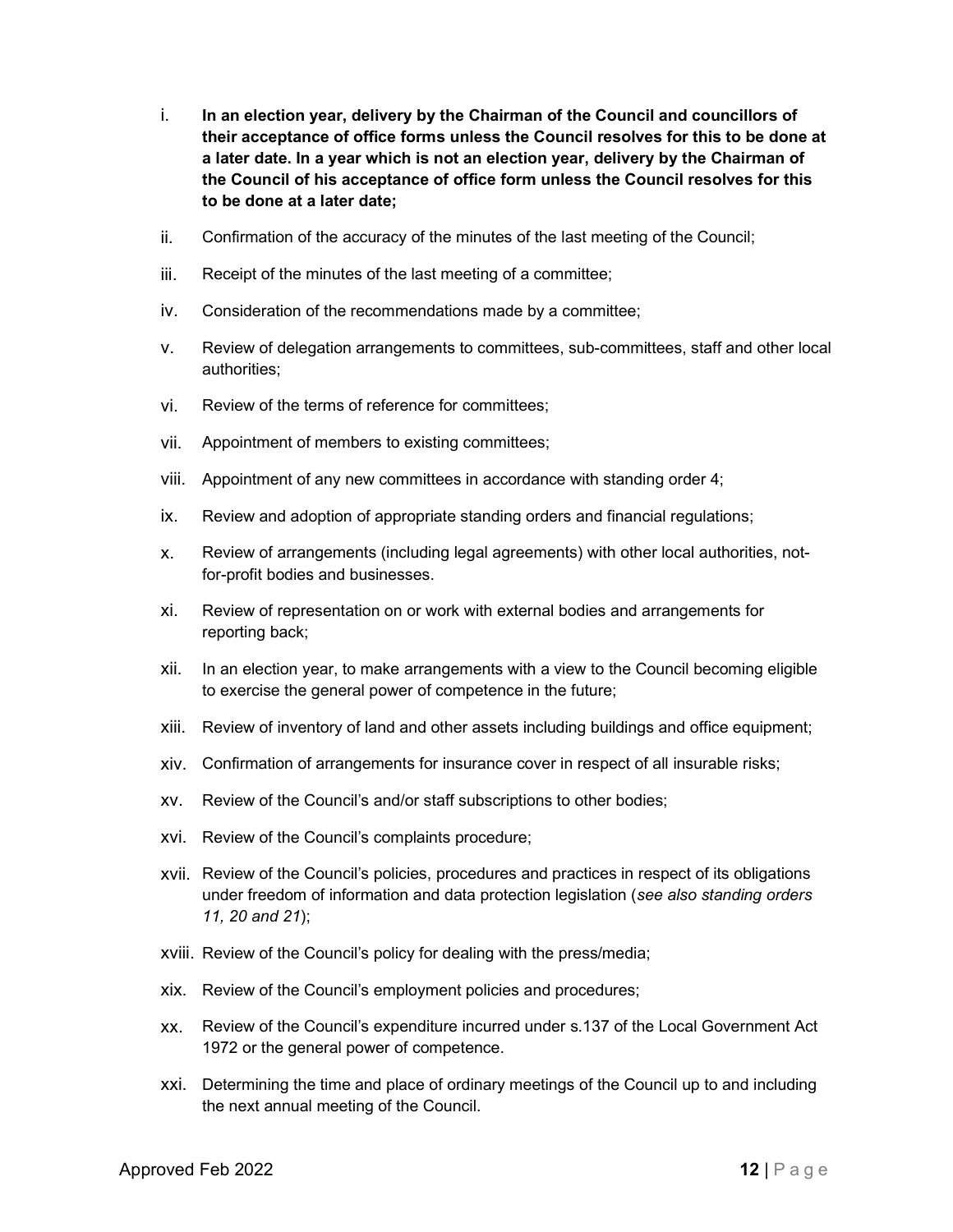#### EXTRAORDINARY MEETINGS OF THE COUNCIL, COMMITTEES AND SUB-6. **COMMITTEES**

- a The Chairman of the Council may convene an extraordinary meeting of the Council at any time.
- b If the Chairman of the Council does not call an extraordinary meeting of the Council within seven days of having been requested in writing to do so by two councillors, any two councillors may convene an extraordinary meeting of the Council. The public notice giving the time, place and agenda for such a meeting shall be signed by the two councillors.
- c The chairman of a committee [or a sub-committee] may convene an extraordinary meeting of the committee [or the sub-committee] at any time.
- d If the chairman of a committee [or a sub-committee] does not call an extraordinary meeting within ( 7) days of having been requested to do so by ( 2 ) members of the committee [or the sub-committee], any ( 4 ) members of the committee [or the sub-committee] may convene an extraordinary meeting of the committee [or a sub-committee].

#### $7.$ PREVIOUS RESOLUTIONS

- a A resolution shall not be reversed within six months except either by a special motion, which requires written notice by at least  $(4)$  councillors to be given to the Proper Officer in accordance with standing order 9, or by a motion moved in pursuance of the recommendation of a committee or a sub-committee.
- b When a motion moved pursuant to standing order 7(a) has been disposed of, no similar motion may be moved for a further six months.

# VOTING ON APPOINTMENTS

When a motion moved pursuant to standing order 7(a) has been disposed of, no similar motion may be moved for a further six months.<br>
8. **VOTING ON APPOINTMENTS**<br>
13 Where more than two persons have been nominated for a pos a Where more than two persons have been nominated for a position to be filled by the Council and none of those persons has received an absolute majority of votes in their favour, the name of the person having the least number of votes shall be struck off the list and a fresh vote taken. This process shall continue until a majority of votes is given in favour of one person. A tie in votes may be settled by the casting vote exercisable by the chairman of the meeting.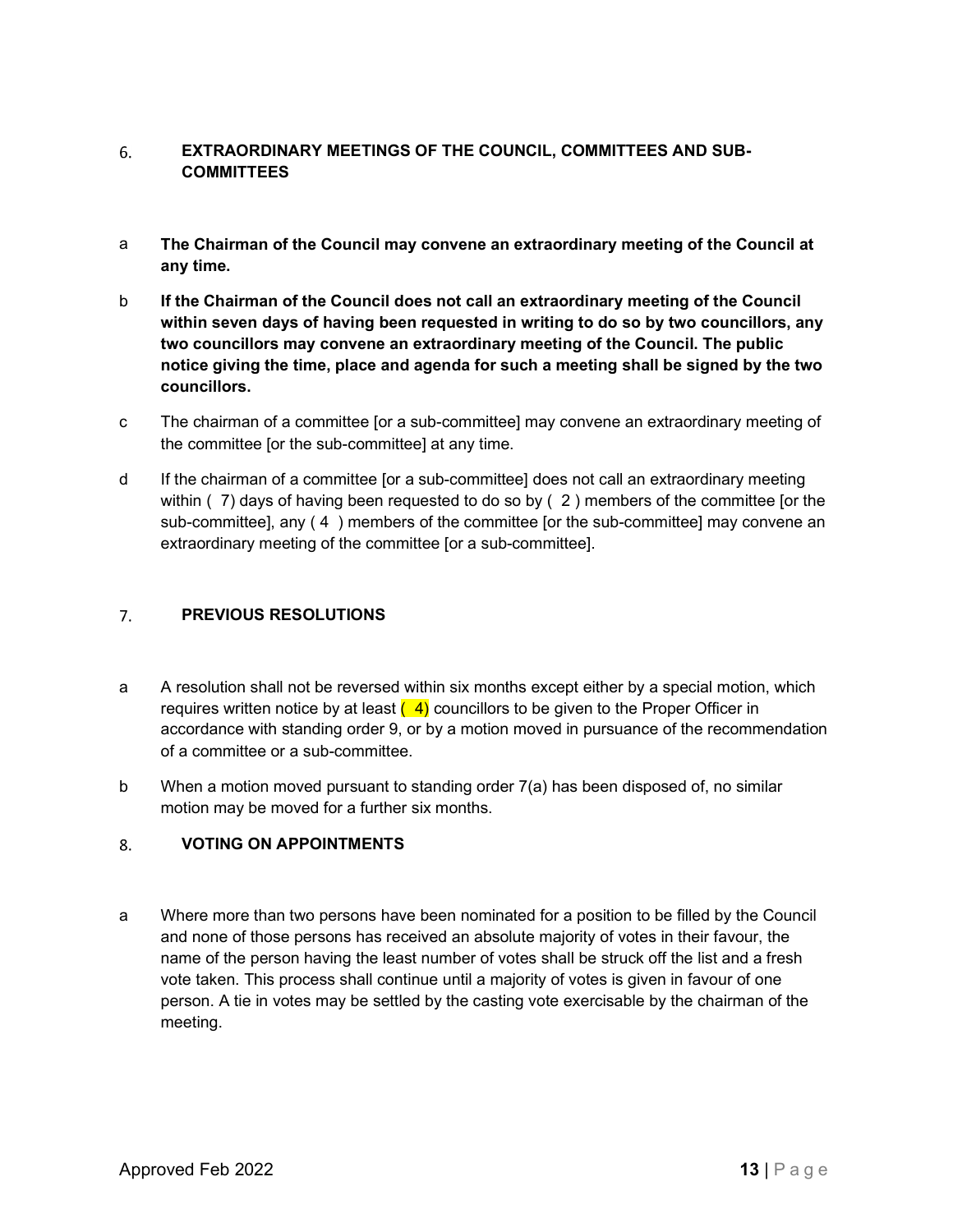#### 9. MOTIONS FOR A MEETING THAT REQUIRE WRITTEN NOTICE TO BE GIVEN TO THE PROPER OFFICER

- a A motion shall relate to the responsibilities of the meeting for which it is tabled and in any event shall relate to the performance of the Council's statutory functions, powers and obligations or an issue which specifically affects the Council's area or its residents.
- b No motion may be moved at a meeting unless it is on the agenda and the mover has given written notice of its wording to the Proper Officer at least (4) clear days before the meeting. Clear days do not include the day of the notice or the day of the meeting.
- c The Proper Officer may, before including a motion on the agenda received in accordance with standing order 9(b), correct obvious grammatical or typographical errors in the wording of the motion.
- d If the Proper Officer considers the wording of a motion received in accordance with standing order 9(b) is not clear in meaning, the motion shall be rejected until the mover of the motion resubmits it, so that it can be understood, in writing, to the Proper Officer at least  $(4)$  clear days before the meeting.
- e If the wording or subject of a proposed motion is considered improper, the Proper Officer shall consult with the chairman of the forthcoming meeting or, as the case may be, the councillors who have convened the meeting, to consider whether the motion shall be included in the agenda or rejected.
- f The decision of the Proper Officer as to whether or not to include the motion on the agenda shall be final.
- g Motions received shall be recorded and numbered in the order that they are received.
- h Motions rejected shall be recorded with an explanation by the Proper Officer of the reason for rejection.

# MOTIONS AT A MEETING THAT DO NOT REQUIRE WRITTEN NOTICE

- MOTIONS AT A MEETING THAT DO NOT REQUIRE WRITTEN NOTICE<br>
The following motions may be moved at a meeting without written notice to the Proper Officer:<br>
i. to correct an inaccuracy in the draft minutes of a meeting;<br>
ii. to a The following motions may be moved at a meeting without written notice to the Proper Officer:
	- i. to correct an inaccuracy in the draft minutes of a meeting;
	- ii. to move to a vote;
	- iii. to defer consideration of a motion;
	- iv. to refer a motion to a particular committee or sub-committee;
	- v. to appoint a person to preside at a meeting;
	- vi. to change the order of business on the agenda;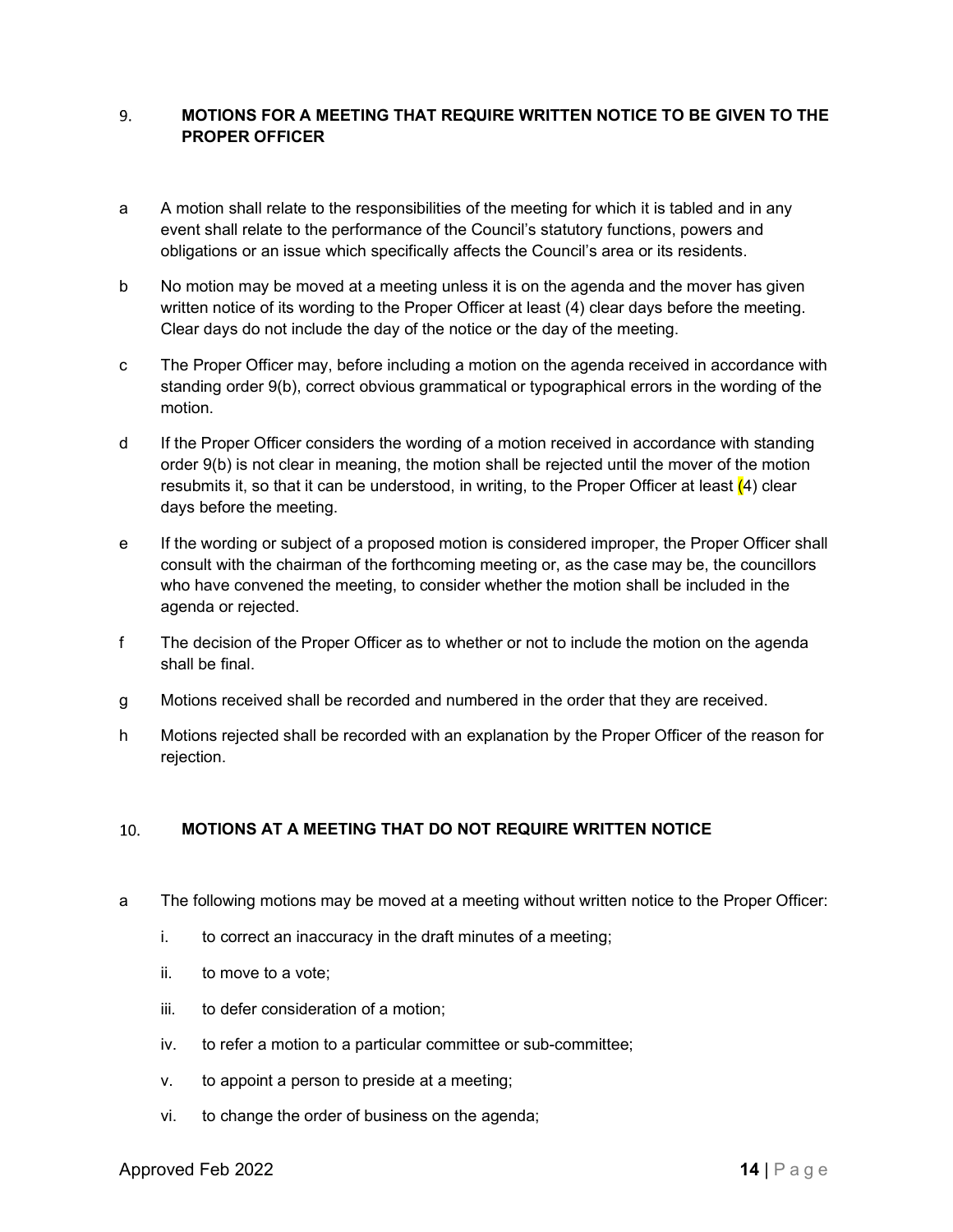- vii. to proceed to the next business on the agenda;
- viii. to require a written report;
- ix. to appoint a committee or sub-committee and their members;
- x. to extend the time limits for speaking;
- xi. to exclude the press and public from a meeting in respect of confidential or other information which is prejudicial to the public interest;
- xii. to not hear further from a councillor or a member of the public;
- xiii. to exclude a councillor or member of the public for disorderly conduct;
- xiv. to temporarily suspend the meeting;
- xv. to suspend a particular standing order (unless it reflects mandatory statutory or legal requirements);
- xvi. to adjourn the meeting; or
- xvii. to close the meeting.

#### 11. MANAGEMENT OF INFORMATION

See also standing order 20.

- a The Council shall have in place and keep under review, technical and organisational measures to keep secure information (including personal data) which it holds in paper and electronic form. Such arrangements shall include deciding who has access to personal data and encryption of personal data.
- The Council shall have in place, and keep under review, policies for the retention and<br>safe destruction of all information (including personal data) which it holds in paper and<br>electronic form. The Council's retention pol b The Council shall have in place, and keep under review, policies for the retention and safe destruction of all information (including personal data) which it holds in paper and electronic form. The Council's retention policy shall confirm the period for which information (including personal data) shall be retained or if this is not possible the criteria used to determine that period (e.g. the Limitation Act 1980).
- c The agenda, papers that support the agenda and the minutes of a meeting shall not disclose or otherwise undermine confidential information or personal data without legal justification.
- d Councillors, staff, the Council's contractors and agents shall not disclose confidential information or personal data without legal justification.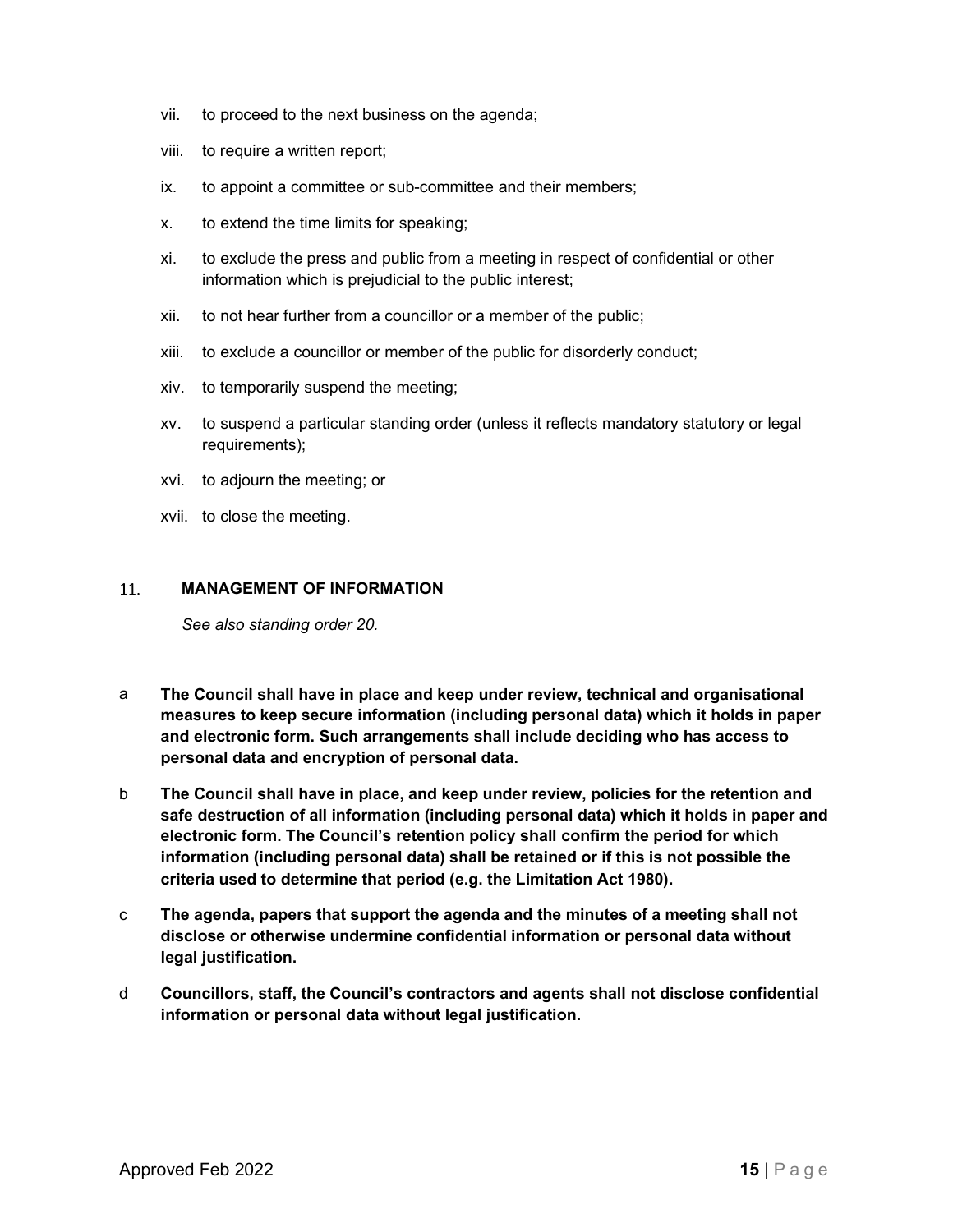#### $12.$ DRAFT MINUTES

Full Council meetings Committee meetings Sub-committee meetings **•** 

- a If the draft minutes of a preceding meeting have been served on councillors with the agenda to attend the meeting at which they are due to be approved for accuracy, they shall be taken as read.
- b There shall be no discussion about the draft minutes of a preceding meeting except in relation to their accuracy. A motion to correct an inaccuracy in the draft minutes shall be moved in accordance with standing order 10(a)(i).
- c The accuracy of draft minutes, including any amendment(s) made to them, shall be confirmed by resolution and shall be signed by the chairman of the meeting and stand as an accurate record of the meeting to which the minutes relate.
- d If the chairman of the meeting does not consider the minutes to be an accurate record of the meeting to which they relate, he shall sign the minutes and include a paragraph in the following terms or to the same effect:

"The chairman of this meeting does not believe that the minutes of the meeting of the ( ) held on [date] in respect of ( ) were a correct record but his view was not upheld by the meeting and the minutes are confirmed as an accurate record of the proceedings."

● e If the Council's gross annual income or expenditure (whichever is ● higher) does not exceed £25,000, it shall publish draft minutes on a ● website which is publicly accessible and free of charge not later than one month after the meeting has taken place.

website wincin is publicity accessione and tree or charge not later than<br>one month after the meeting has taken place.<br>  $\frac{1}{2}$  Subject to the publication of draft minutes in accordance with standing order<br>  $\frac{1}{2}$ (e) f Subject to the publication of draft minutes in accordance with standing order 12(e) and standing order 20(a) and following a resolution which confirms the accuracy of the minutes of a meeting, the draft minutes or recordings of the meeting for which approved minutes exist shall be destroyed.

### CODE OF CONDUCT AND DISPENSATIONS

See also standing order 3(u).

a All councillors and non-councillors with voting rights shall observe the code of conduct adopted by the Council.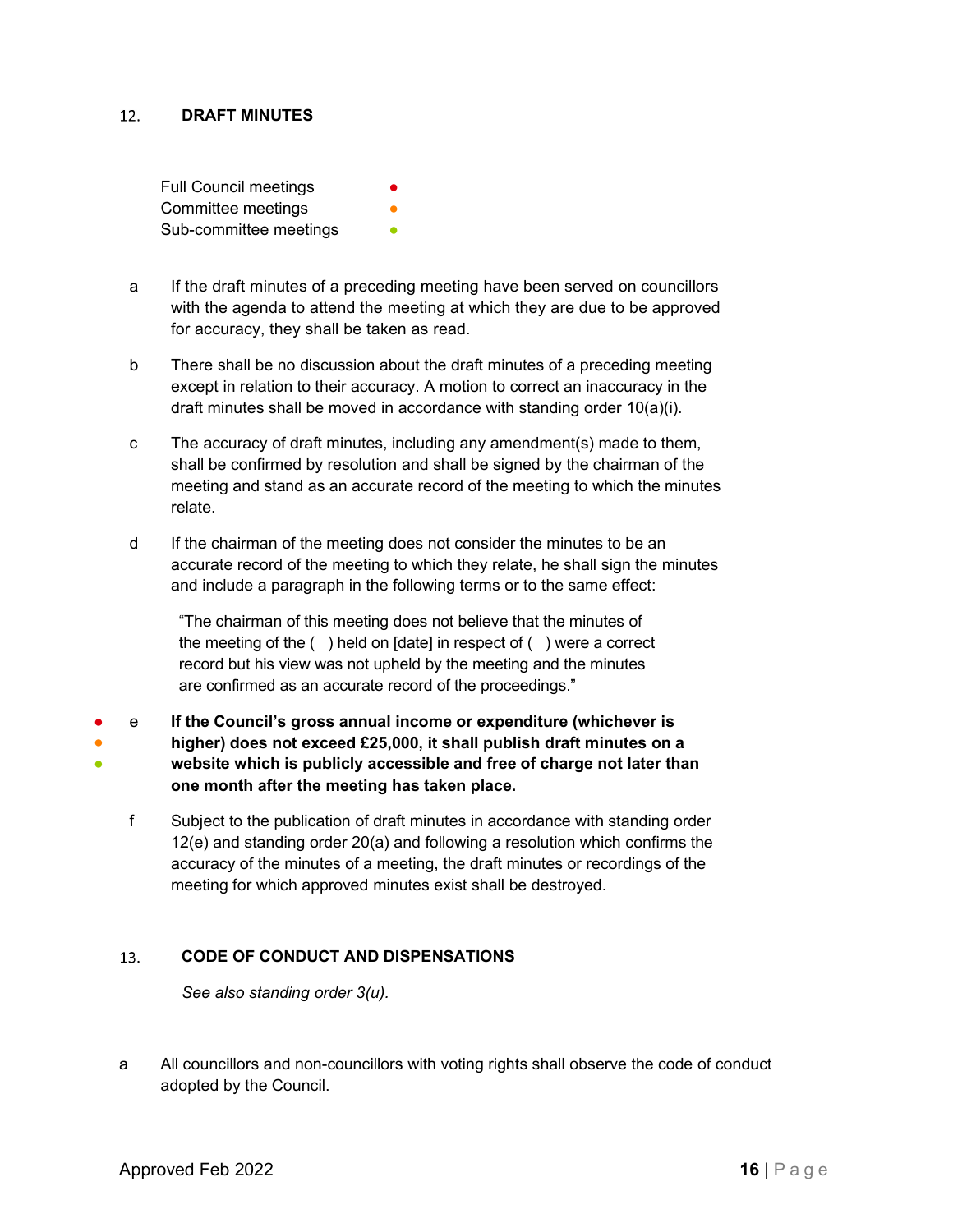- b Unlesss s/he has been granted a dispensation, a councillor or non-councillor with voting rights shall withdraw from a meeting when it is considering a matter in which s/he has a disclosable pecuniary interest. S/He may return to the meeting after it has considered the matter in which s/he had the interest.
- c Unless s/he has been granted a dispensation, a councillor or non-councillor with voting rights shall withdraw from a meeting when it is considering a matter in which s/he has another interest if so required by the Council's code of conduct. S/He may return to the meeting after it has considered the matter in which s/he had the interest.
- d Dispensation requests shall be in writing and submitted to the Proper Officer as soon as possible before the meeting, or failing that, at the start of the meeting for which the dispensation is required.
- e A decision as to whether to grant a dispensation shall be made by a meeting of the Council, or committee or sub-committee for which the dispensation is required and that decision is final.
- f A dispensation request shall confirm:
	- i. the description and the nature of the disclosable pecuniary interest or other interest to which the request for the dispensation relates;
	- ii. whether the dispensation is required to participate at a meeting in a discussion only or a discussion and a vote;
	- iii. the date of the meeting or the period (not exceeding four years) for which the dispensation is sought; and
	- iv. an explanation as to why the dispensation is sought.
- g Subject to standing orders 13(d) and (f), a dispensation request shall be considered [by the Proper Officer before the meeting or, if this is not possible, at the start of the meeting for which the dispensation is required] OR [at the beginning of the meeting of the Council, or committee or sub-committee for which the dispensation is required].
- h A dispensation may be granted in accordance with standing order 13(e) if having regard to all relevant circumstances any of the following apply:
	- i. without the dispensation the number of persons prohibited from participating in the particular business would be so great a proportion of the meeting transacting the business as to impede the transaction of the business;
	- ii. granting the dispensation is in the interests of persons living in the Council's area; or
	- iii. it is otherwise appropriate to grant a dispensation.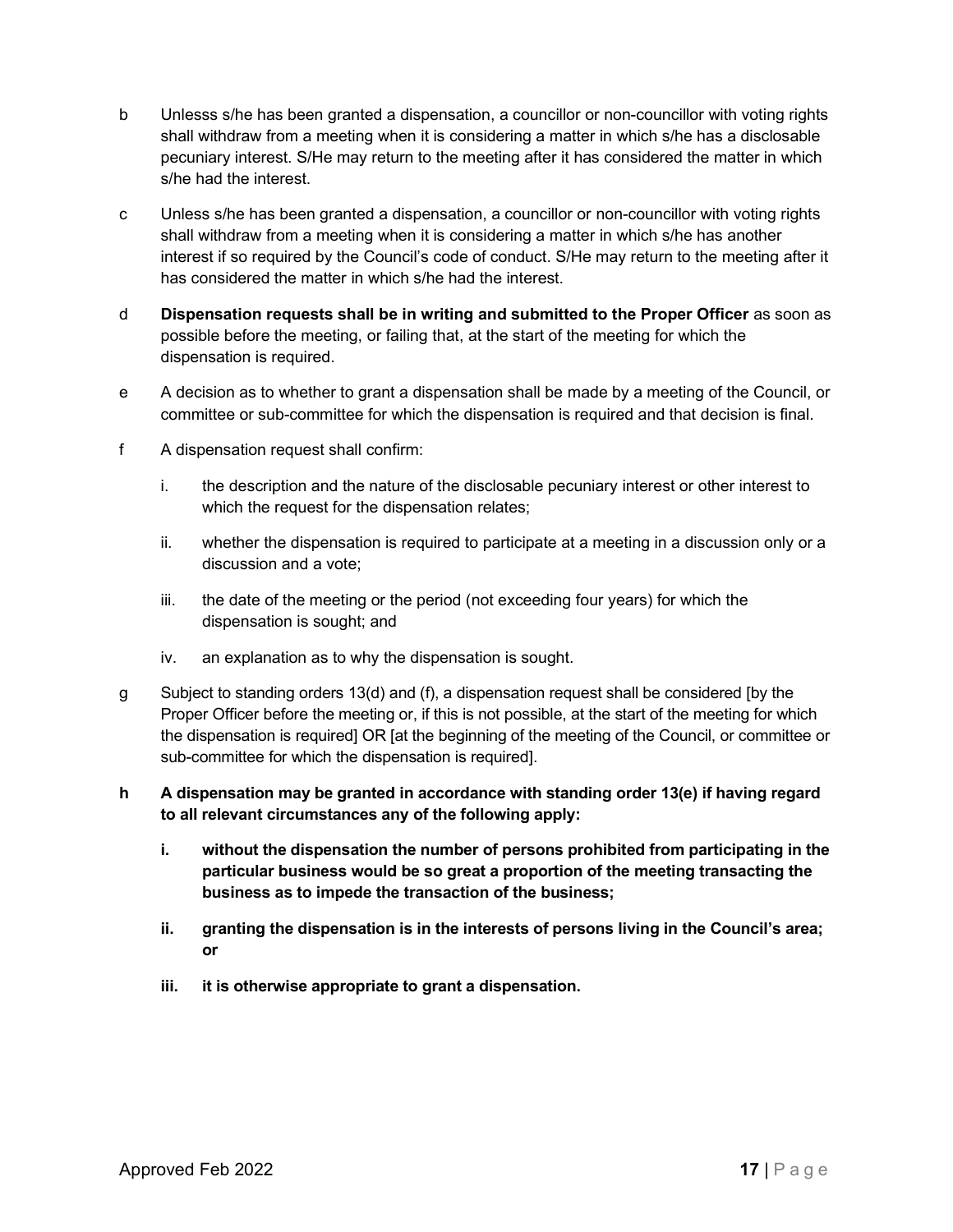#### 14. CODE OF CONDUCT COMPLAINTS

- a Upon notification by the District or Unitary Council that it is dealing with a complaint that a councillor or non-councillor with voting rights has breached the Council's code of conduct, the Proper Officer shall, subject to standing order 11, report this to the Council.
- b Where the notification in standing order 14(a) relates to a complaint made by the Proper Officer, the Proper Officer shall notify the Chairman of Council of this fact, and the Chairman shall nominate another staff member to assume the duties of the Proper Officer in relation to the complaint until it has been determined and the Council has agreed what action, if any, to take in accordance with standing order 14(d).
- c The Council may:
	- i. provide information or evidence where such disclosure is necessary to investigate the complaint or is a legal requirement;
	- ii. seek information relevant to the complaint from the person or body with statutory responsibility for investigation of the matter;
- d Upon notification by the District or Unitary Council that a councillor or non-councillor with voting rights has breached the Council's code of conduct, the Council shall consider what, if any, action to take against him/her. Such action excludes disqualification or suspension from office.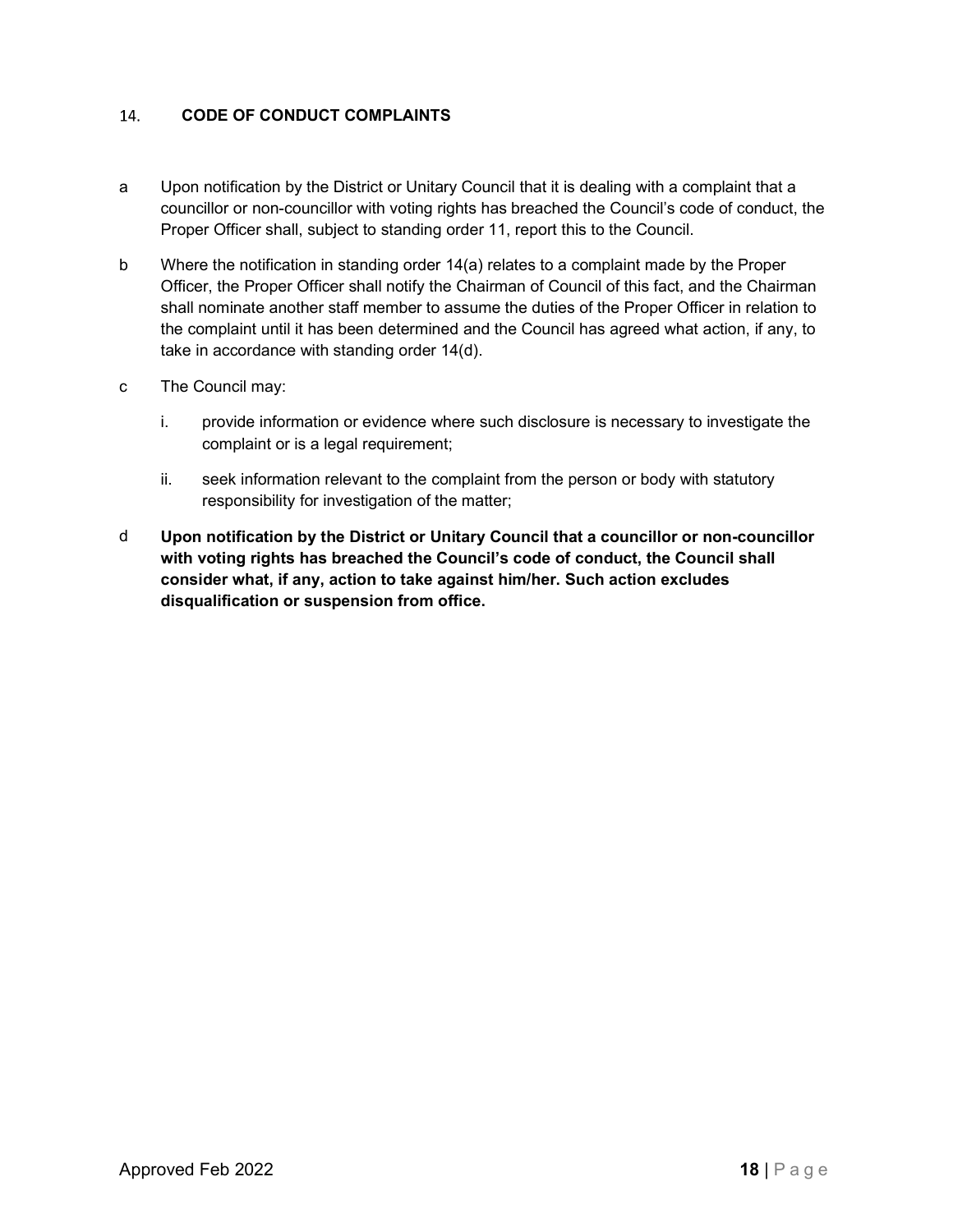#### 15. PROPER OFFICER

- a The Proper Officer shall be either (i) the clerk or (ii) other staff member(s) nominated by the Council to undertake the work of the Proper Officer when the Proper Officer is absent.
- b The Proper Officer shall:
	- i. at least three clear days before a meeting of the council, a committee or a subcommittee,
		- serve on councillors by delivery or post at their residences or by email authenticated in such manner as the Proper Officer thinks fit, a signed summons confirming the time, place and the agenda (provided the councillor has consented to service by email), and
		- Provide, in a conspicuous place, public notice of the time, place and agenda (provided that the public notice with agenda of an extraordinary meeting of the Council convened by councillors is signed by them).

See standing order 3(b) for the meaning of clear days for a meeting of a full council and standing order 3(c) for the meaning of clear days for a meeting of a committee;

- ii. subject to standing order 9, include on the agenda all motions in the order received unless a councillor has given written notice at least  $(4)$  days before the meeting confirming his withdrawal of it;
- iii. convene a meeting of the Council for the election of a new Chairman of the Council, occasioned by a casual vacancy in his office;
- iv. facilitate inspection of the minute book by local government electors;
- v. receive and retain copies of byelaws made by other local authorities;
- vi. hold acceptance of office forms from councillors;
- vii. hold a copy of every councillor's register of interests;
- viii. assist with responding to requests made under freedom of information legislation and rights exercisable under data protection legislation, in accordance with the Council's relevant policies and procedures;
- ix. liaise, as appropriate, with the Council's Data Protection Officer (if there is one);
- x. receive and send general correspondence and notices on behalf of the Council except where there is a resolution to the contrary;
- vi. hold acceptance of office forms from councillors;<br>
vii. hold a copy of every councillor's register of interests;<br>
viii. assist with responding to requests made under freedom of information legislation and<br>
rights exer xi. assist in the organisation of, storage of, access to, security of and destruction of information held by the Council in paper and electronic form subject to the requirements of data protection and freedom of information legislation and other legitimate requirements (e.g. the Limitation Act 1980);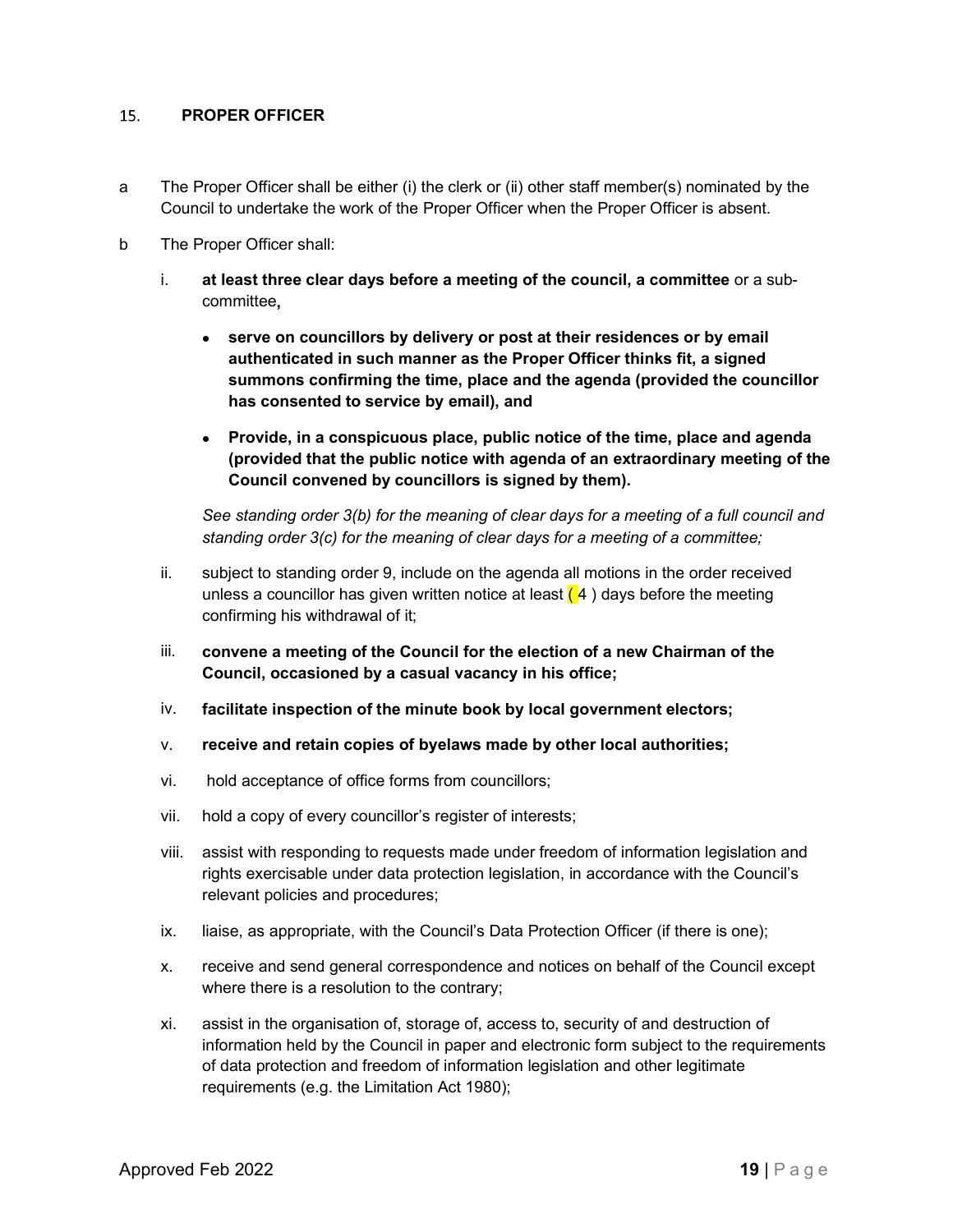- xii. arrange for legal deeds to be executed; (see also standing order 23);
- xiii. arrange or manage the prompt authorisation, approval, and instruction regarding any payments to be made by the Council in accordance with its financial regulations;
- xiv. record every planning application notified to the Council and the Council's response to the local planning authority in a book for such purpose;
- xv. refer a planning application received by the Council to the [Chairman or in his absence the Vice-Chairman (if there is one) of the Council] OR [Chairman or in his absence Vice-Chairman (if there is one) of the (Planning) Committee] within two working days of receipt to facilitate an extraordinary meeting if the nature of a planning application requires consideration before the next ordinary meeting of [the Council] OR  $(Planning)$ committee];
- xvi. manage access to information about the Council via the publication scheme; and
- xvii. retain custody of the seal of the Council (if there is one) which shall not be used without a resolution to that effect. (see also standing order 23).

#### 16. RESPONSIBLE FINANCIAL OFFICER

a The Council shall appoint appropriate staff member(s) to undertake the work of the Responsible Financial Officer when the Responsible Financial Officer is absent.

#### 17. ACCOUNTS AND ACCOUNTING STATEMENTS

- a "Proper practices" in standing orders refer to the most recent version of "Governance and Accountability for Local Councils – a Practitioners' Guide".
- "Proper practices" in standing orders refer to the most recent version of "Governance and<br>Accountability for Local Councils a Practitioners' Guide".<br>
All payments by the Council shall be authorised, approved and paid in b All payments by the Council shall be authorised, approved and paid in accordance with the law, proper practices and the Council's financial regulations.
- c The Responsible Financial Officer shall supply to each councillor as soon as practicable after 30 June, 30 September and 31 December in each year a statement to summarise:
	- i. the Council's receipts and payments (or income and expenditure) for each quarter;
	- ii. the Council's aggregate receipts and payments (or income and expenditure) for the year to date;
	- iii. the balances held at the end of the quarter being reported and

which includes a comparison with the budget for the financial year and highlights any actual or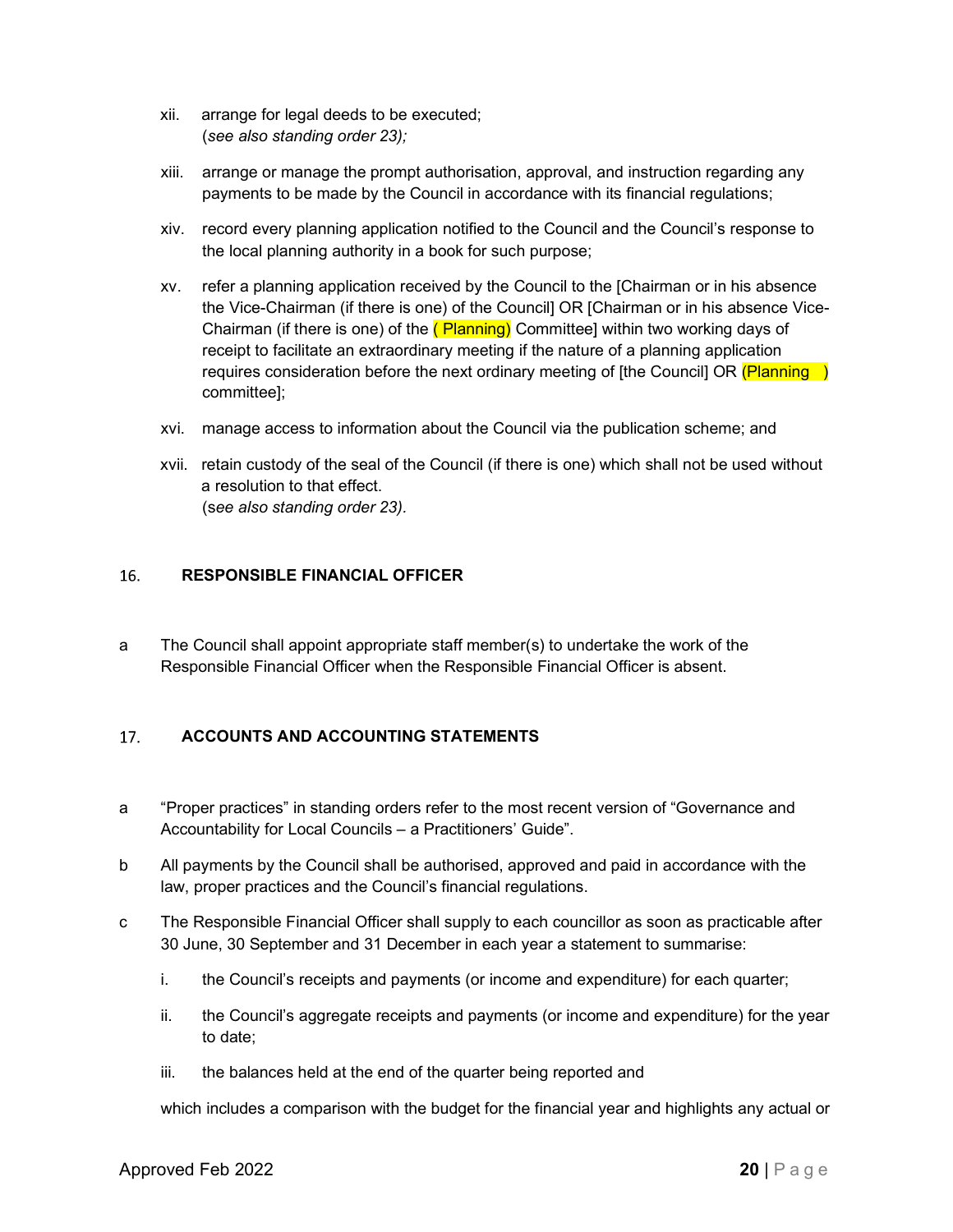potential overspends.

- d As soon as possible after the financial year end at 31 March, the Responsible Financial Officer shall provide:
	- i. each councillor with a statement summarising the Council's receipts and payments (or income and expenditure) for the last quarter and the year to date for information; and
	- ii. to the Council the accounting statements for the year in the form of Section 2 of the annual governance and accountability return, as required by proper practices, for consideration and approval.
- e The year-end accounting statements shall be prepared in accordance with proper practices and apply the form of accounts determined by the Council (receipts and payments, or income and expenditure) for the year to 31 March. A completed draft annual governance and accountability return shall be presented to all councillors at least 14 days prior to anticipated approval by the Council. The annual governance and accountability return of the Council, which is subject to external audit, including the annual governance statement, shall be presented to the Council for consideration and formal approval before 30 June.

#### 18. FINANCIAL CONTROLS AND PROCUREMENT

- a. The Council shall consider and approve financial regulations drawn up by the Responsible Financial Officer, which shall include detailed arrangements in respect of the following:
	- i. the keeping of accounting records and systems of internal controls;
	- ii. the assessment and management of financial risks faced by the Council;
	- iii. the work of the independent internal auditor in accordance with proper practices and the receipt of regular reports from the internal auditor, which shall be required at least annually;
	- iv. the inspection and copying by councillors and local electors of the Council's accounts and/or orders of payments; and
	- v. whether contracts with an estimated value below  $£25,000$  due to special circumstances are exempt from a tendering process or procurement exercise.
- b. Financial regulations shall be reviewed regularly and at least annually for fitness of purpose.
- recept of regular reports from the internal auditor, which shall be required at least<br>annually;<br>iv. the inspection and copying by councillors and local electors of the Council's accounts<br>and/or orders of payments; and<br>v. w c. A public contract regulated by the Public Contracts Regulations 2015 with an estimated value in excess of £25,000 but less than the relevant thresholds in standing order 18(f) is subject to Regulations 109-114 of the Public Contracts Regulations 2015 which include a requirement on the Council to advertise the contract opportunity on the Contracts Finder website regardless of what other means it uses to advertise the opportunity unless it proposes to use an existing list of approved suppliers (framework agreement).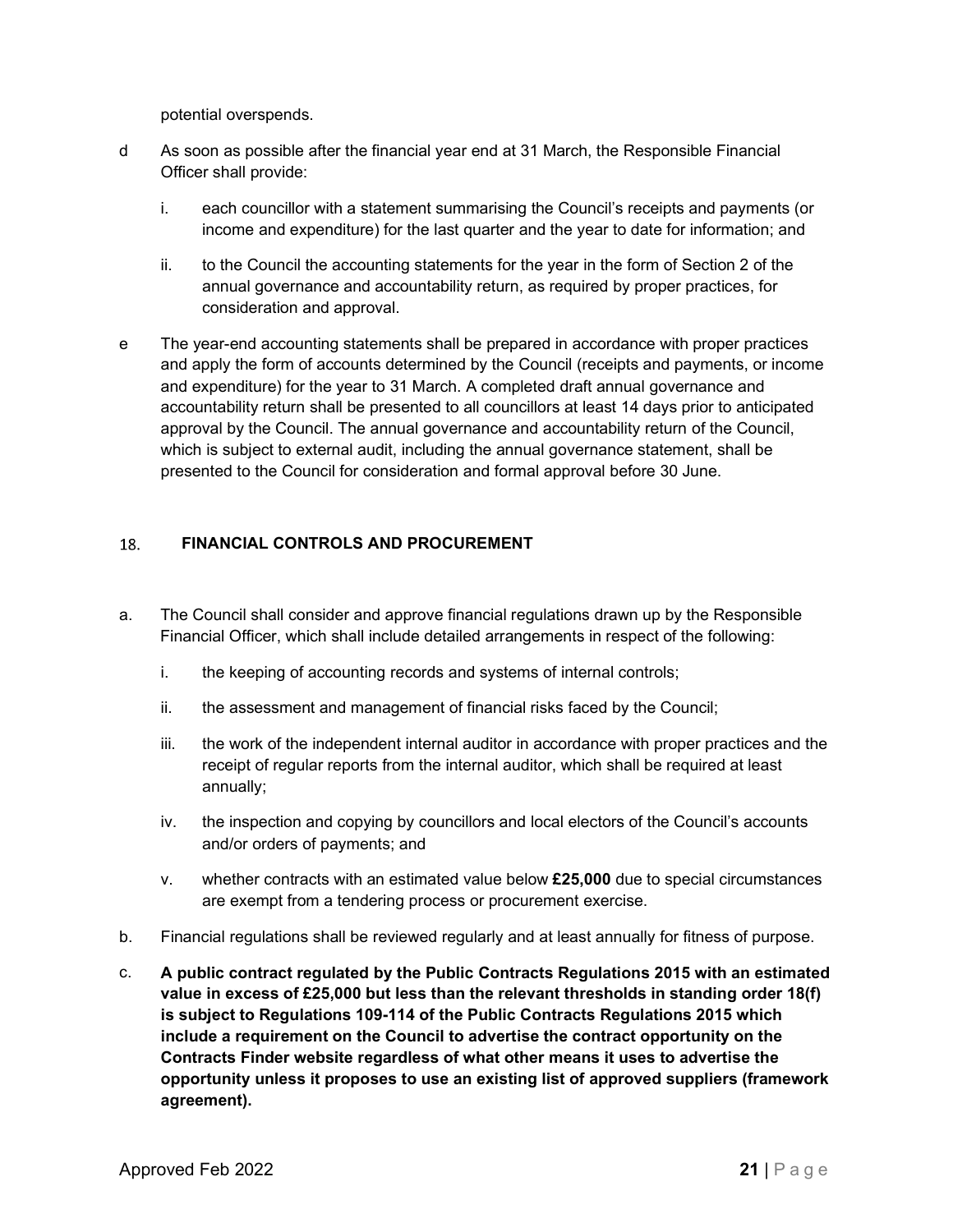- d. Subject to additional requirements in the financial regulations of the Council, the tender process for contracts for the supply of goods, materials, services or the execution of works shall include, as a minimum, the following steps:
	- i. a specification for the goods, materials, services or the execution of works shall be drawn up;
	- ii. an invitation to tender shall be drawn up to confirm (i) the Council's specification (ii) the time, date and address for the submission of tenders (iii) the date of the Council's written response to the tender and (iv) the prohibition on prospective contractors contacting councillors or staff to encourage or support their tender outside the prescribed process;
	- iii. the invitation to tender shall be advertised in a local newspaper and in any other manner that is appropriate;
	- iv. tenders are to be submitted in writing in a sealed marked envelope addressed to the Proper Officer;
	- v. tenders shall be opened by the Proper Officer in the presence of at least one councillor after the deadline for submission of tenders has passed;
	- vi. tenders are to be reported to and considered by the appropriate meeting of the Council or a committee or sub-committee with delegated responsibility.
- e. Neither the Council, nor a committee or a sub-committee with delegated responsibility for considering tenders, is bound to accept the lowest value tender.
- f. A public contract regulated by the Public Contracts Regulations 2015 with an estimated value in excess of £181,302 for a public service or supply contract or in excess of £4,551,413 for a public works contract (or other thresholds determined by the European Commission every two years and published in the Official Journal of the European Union (OJEU)) shall comply with the relevant procurement procedures and other requirements in the Public Contracts Regulations 2015 which include advertising the contract opportunity on the Contracts Finder website and in OJEU.
- the contract opportunity on the contracts Pinder website and in OJED.<br>
g. A public contract in connection with the supply of gas, heat, electricity, drinking water,<br>
transport services, or postal services to the public; o g. A public contract in connection with the supply of gas, heat, electricity, drinking water, transport services, or postal services to the public; or the provision of a port or airport; or the exploration for or extraction of gas, oil or solid fuel with an estimated value in excess of £363,424 for a supply, services or design contract; or in excess of £4,551,413 for a works contract; or £820,370 for a social and other specific services contract (or other thresholds determined by the European Commission every two years and published in OJEU) shall comply with the relevant procurement procedures and other requirements in the Utilities Contracts Regulations 2016.

# HANDLING STAFF MATTERS

a A matter personal to a member of staff that is being considered by a meeting of [Council] OR [the ( Employment ) committee] OR [the ( ) sub-committee] is subject to standing order 11.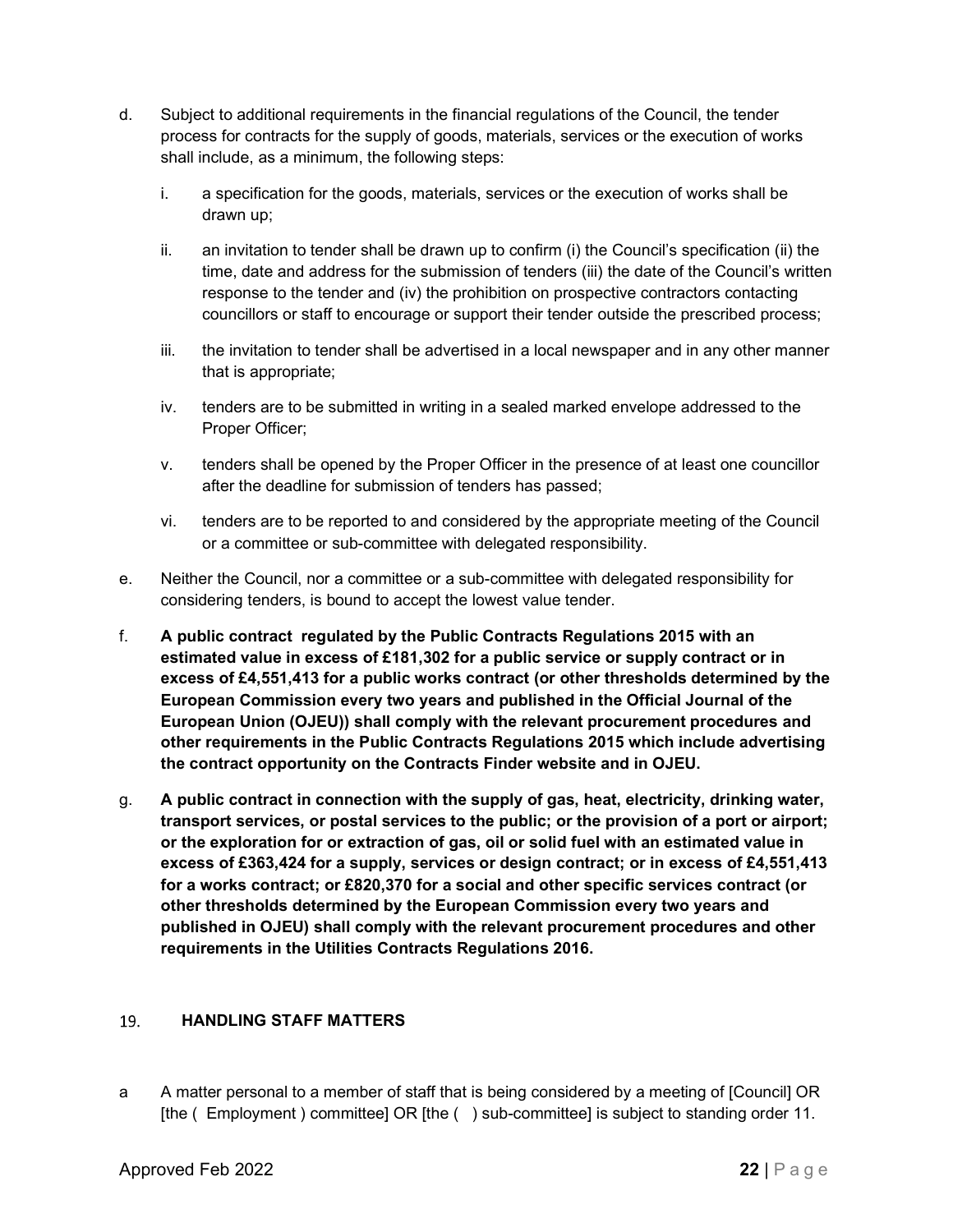- b Subject to the Council's policy regarding absences from work, the Council's most senior member of staff shall notify the chairman of the Employment committee or, if he/she is not available, the vice-chairman (if there is one) of the Employment committee of absence occasioned by illness or other reason and that person shall report such absence to the (Employment committee at its next meeting.
- c The chairman of [the Employment)committee or in his/her absence, the vice-chairman shall upon a resolution conduct a review of the performance and annual appraisal of the work of Clerk. The reviews and appraisal shall be reported in writing and are subject to approval by resolution by he Employment committee.
- d Subject to the Council's policy regarding the handling of grievance matters, the Council's most senior member of staff (or other members of staff) shall contact the chairman of [he Employment committee or in his/her absence, the vice-chairman of the Employment committee in respect of an informal or formal grievance matter, and this matter shall be reported back and progressed by resolution of the ( Employment committee.
- e Subject to the Council's policy regarding the handling of grievance matters, if an informal or formal grievance matter raised by the Clerk relates to the chairman or vice-chairman of the ( Employment committee, this shall be communicated to another member of the Emergency committee, which shall be reported back and progressed by resolution of the Employment committee.
- f Any persons responsible for all or part of the management of staff shall treat as confidential the written records of all meetings relating to their performance, capabilities, grievance or disciplinary matters.
- g In accordance with standing order 11(a), persons with line management responsibilities shall have access to staff records referred to in standing order 19(f).

# RESPONSIBILITIES TO PROVIDE INFORMATION

See also standing order 21.

20. RESPONSIBILITIES TO PROVIDE INFORMATION<br>
See also standing order 21.<br>
In accordance with freedom of information legislation, the Council shall publish<br>
information in accordance with its publication scheme and respond a In accordance with freedom of information legislation, the Council shall publish information in accordance with its publication scheme and respond to requests for information held by the Council.

income or expenditure (whichever is the higher) exceeds £200,000] The Council, shall publish information in accordance with the requirements of the Local Government (Transparency Requirements) (England) Regulations 2015.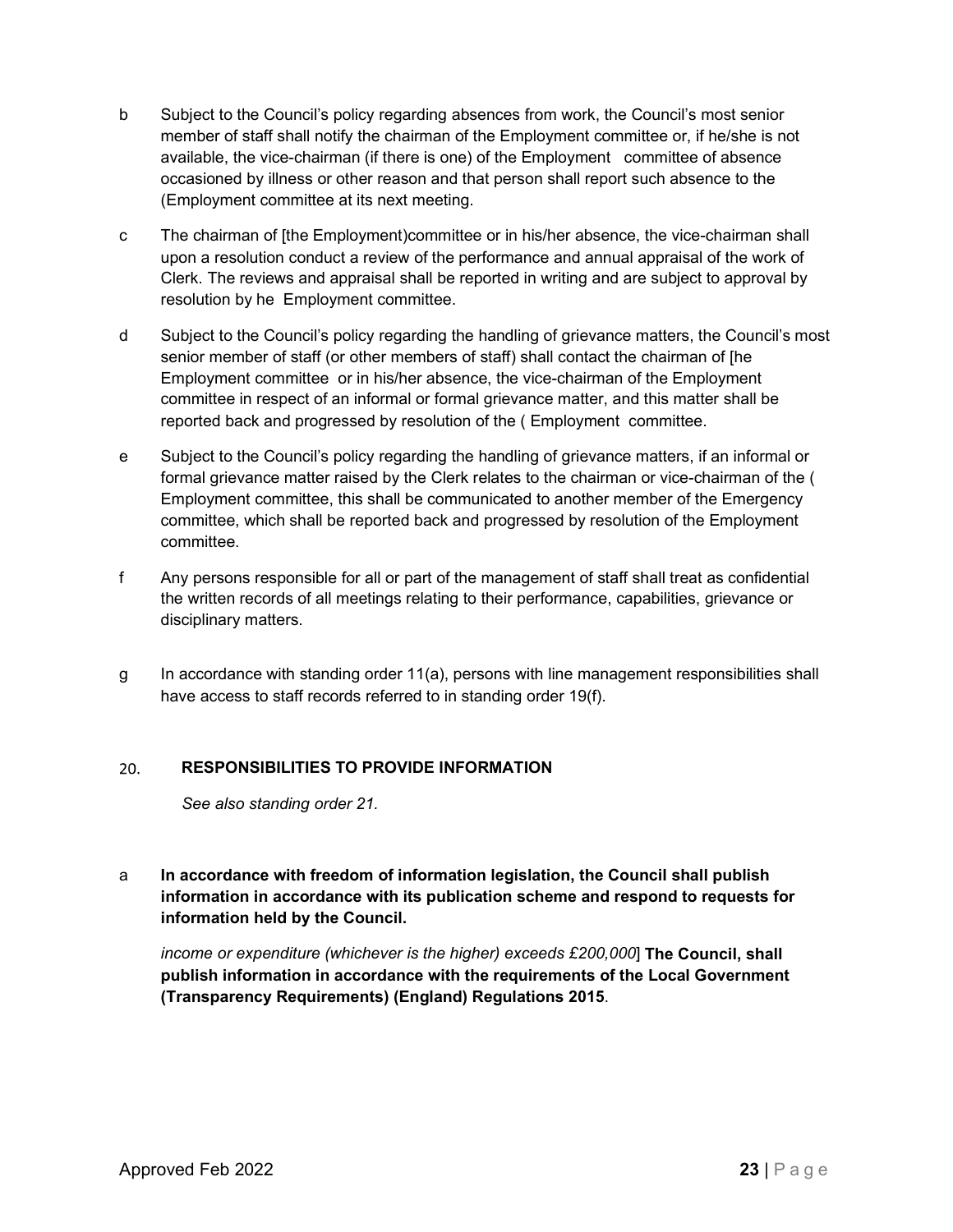21. RESPONSIBILITIES UNDER DATA PROTECTION LEGISLATION (Below is not an exclusive list).

See also standing order 11.

- a The Council may appoint a Data Protection Officer.
- b The Council shall have policies and procedures in place to respond to an individual exercising statutory rights concerning his personal data.
- c The Council shall have a written policy in place for responding to and managing a personal data breach.
- d The Council shall keep a record of all personal data breaches comprising the facts relating to the personal data breach, its effects and the remedial action taken.
- e The Council shall ensure that information communicated in its privacy notice(s) is in an easily accessible and available form and kept up to date.
- f The Council shall maintain a written record of its processing activities.

#### $22.$ RELATIONS WITH THE PRESS/MEDIA

a Requests from the press or other media for an oral or written comment or statement from the Council, its councillors or staff shall be handled in accordance with the Council's policy in respect of dealing with the press and/or other media.

# EXECUTION AND SEALING OF LEGAL DEEDS

See also standing orders 15(b)(xii) and (xvii).

a A legal deed shall not be executed on behalf of the Council unless authorised by a resolution.

# EXECUTION AND SEALING OF LEGAL DEEDS<br>
See also standing orders 15(b)(xii) and (xvii).<br>
A legal deed shall not be executed on behalf of the Council unless authorised by a resolution.<br>
Subject to standing order 23(a), any t Subject to standing order 23(a), any two councillors may sign, on behalf of the Council, any deed required by law and the Proper Officer shall witness their signatures.

The above is applicable to a Council without a common seal.